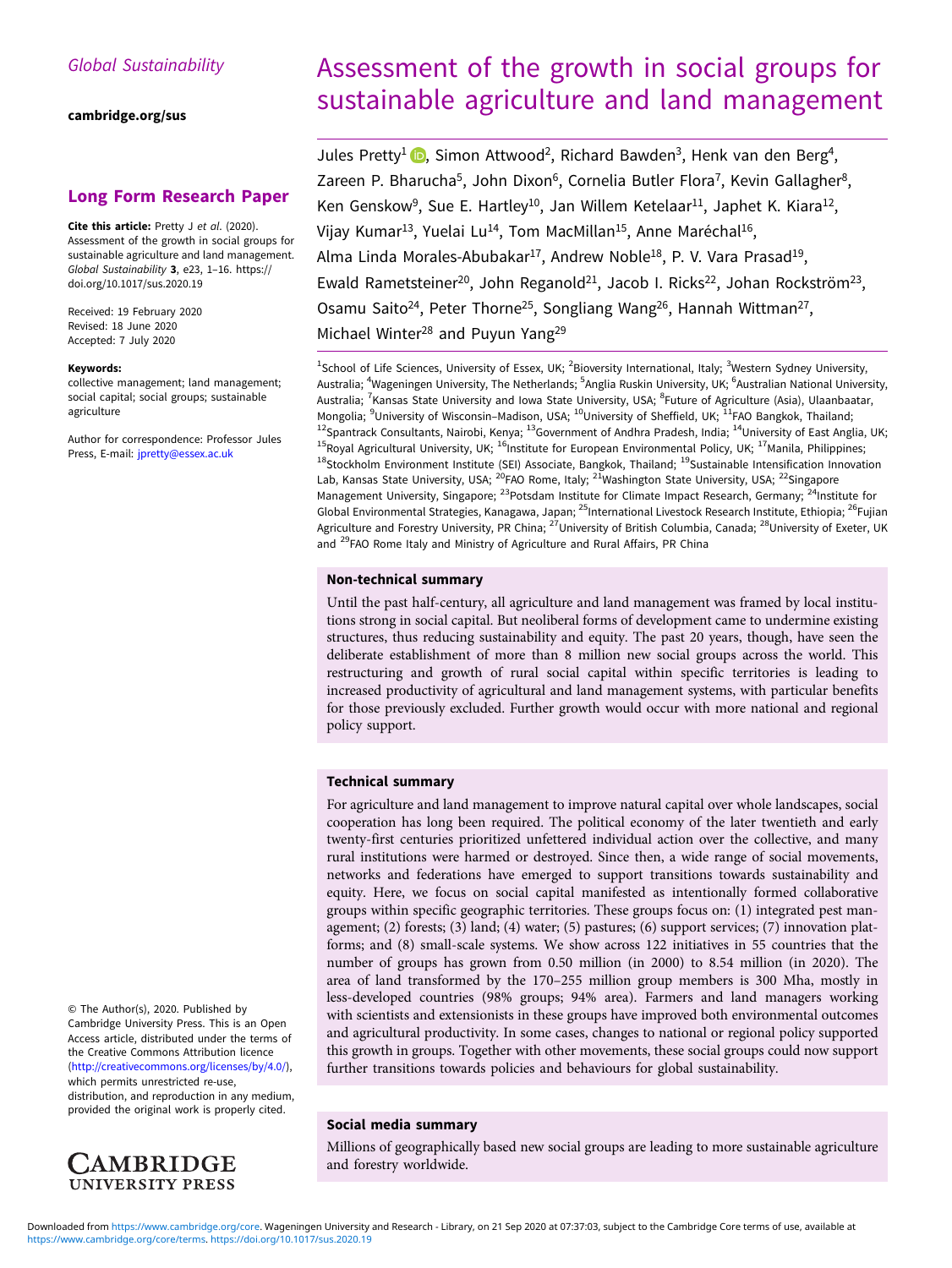## 1. Collective management of natural resources and agriculture

For as long as people and cultures have managed natural resources, collective action has produced systems of efficient and effective offtake, as well as offering potential for sustaining natural capital and valued flows of ecosystem services (FAO, [2016b;](#page-12-0) Folke et al., [2010](#page-12-0); Kelly, [1995](#page-13-0); King, [1911](#page-13-0); Li Wenhua, [2001](#page-13-0)). A wide range of different types of more sustainable agriculture and land management have recently been developed and implemented, most centring on the notion that making more of existing land by sustainable intensification and collective action can result in greater and synergistic co-production of food and ecosystem services (Benton, [2015;](#page-11-0) FAO, [2016c](#page-12-0); Foresight, [2011](#page-12-0); Maréchal et al., [2018;](#page-14-0) Pretty et al., [2018\)](#page-14-0). Yet at the same time, agriculture and land management have also contributed to biodiversity loss, nutrient loading of the biosphere, climate forcing, depletion of aquifers and surface water and pollution of air, soil and water (IPBES, [2019](#page-13-0); Rockström et al., [2009](#page-14-0), [2017](#page-14-0)).

Humans have a long history of developing regimes and rules in both hunter–gatherer–forager and agricultural communities to protect and preserve natural resources in a steady state (Berkes, [2020;](#page-11-0) Cummings et al., [2014](#page-12-0); Denevan, [2001](#page-12-0); Kelly, [1995\)](#page-13-0). These diverse and location-specific rule systems form informal institutional frameworks within communities, legitimated by shared values. These social frameworks have regulated the use of private and common property throughout history, such as by defining access rights and appropriate behaviours (Ostrom, [1990\)](#page-14-0). Where these systems are robust, they can maintain productivity and diversity without the need for external legal enforcement: compliance derives from shared values and internal rules and obligations (Agarwal, [2018;](#page-11-0) Bagadion & Korten, [1991](#page-11-0); Gunderson & Holling, [2002\)](#page-13-0). In some agricultural systems, there is evidence that social structures have sustainably governed resource use over millennia, such as subak irrigation groups in Bali (Yekti et al., [2017\)](#page-15-0) and irrigation tank groups in Tamil Nadu (Mosse, [1992\)](#page-14-0). Elsewhere, the structure of farms in landscapes has been shown to shape wider social and political participation, such as in the classic study of small and large farmed communities in California (Goldschmidt, [1946](#page-13-0), [1978;](#page-13-0) Lobao, [1990\)](#page-13-0): social connectedness, trust and participation in community life were greater when farm size was smaller.

However, many of these inherited and legacy institutions have been undermined by choices made by the modern agricultural political economy: social institutions have been ignored, co-opted, undermined and deliberately broken (Cernea, [1991;](#page-12-0) Wade, [1989\)](#page-15-0). The emergence of neoliberal forms of economic development prioritized the competitive choices and actions of individuals rather than cooperation (Dorling, [2020;](#page-12-0) Uphoff, [1992\)](#page-15-0) and framed the approaches to technology adopted during the green revolution (Conway & Barbier, [1990\)](#page-12-0). In some cases, state institutions were imposed on farmers as the price for obtaining modern varieties, fertilizers and pesticides, such as in Malaysia and the Philippines (Palmer, [1976](#page-14-0)); in others, local institutions lost power and withered, such as kokwet water systems in Kenya (Huxley, [1960](#page-13-0)), warabandi in Pakistan (Bandaragoda, [1998\)](#page-11-0) and common property resources in India (Jodha, [1990\)](#page-13-0). The collapse of institutions allowed overextraction through the unfettered actions of individuals (e.g., of groundwater in Gujarat; Shah, [1990](#page-14-0)). Empty and paper institutions were also formed by states without local participation, such as for grazing in China (Ho, [2016\)](#page-13-0) or irrigation in Thailand (Ricks, [2015\)](#page-14-0).

Further changes to the social structures of communities were fostered by the conditional policies of structural adjustment adopted by international finance institutions from the 1970s and 1980s resulting in the destruction of public institutions (Crisp & Kelly, [1999;](#page-12-0) Forster et al., [2019\)](#page-12-0), and by the adoption of the Training and Visit (T&V) system of agricultural extension (Benor et al., [1984](#page-11-0)). The T&V system was built on a linear diffusion model (or transfer of technology), first implemented on the recommendation of the World Bank in 1967, and resulting in disbursement to 512 projects valued at US\$3 billion over 1977–1992. Structural adjustment brought free-market policies to 135 countries between 1980 and 2014, causing severe impacts on inequality (Forster et al., [2019\)](#page-12-0). At the same time, forestry management had also become centralized into state and private enterprises that took little account of existing cultural institutions and norms of co-management (FAO, [2016b\)](#page-12-0). This era has been called the height of the "Capitalocene" (Haraway, [2015;](#page-13-0) Moore, [2018](#page-14-0)).

Concerns over the cost of ignoring local institutions and group approaches emerged, with project evaluations showing that the creation of farmer and rural institutions led both to sustained performance after project completion and to more efficient and fair use of natural resources (Cernea, [1987](#page-12-0); Ostrom, [1990;](#page-14-0) Uphoff, [1992\)](#page-15-0). New forms of participatory inquiry and systems of collective learning and action were field-tested, putting farmer knowledge and capacity to experiment at the centre of practices for improvement (Chambers, [1989](#page-12-0); FAO, [2019](#page-12-0); Pretty, [1995](#page-14-0)). By the mid-1990s, the linear diffusion model was increasingly seen as ineffective: non-adopters had been termed laggards, extension staff had become poorly motivated and research systems had been prevented from becoming learning systems (Antholt, [1994](#page-11-0)).

Since then, a wide range of new forms of social organization have been intentionally formed to support transformations in agricultural landscapes. These have sought to build political strength for land rights, to protect against resource extraction, to increase market strength and power (such as through formal cooperatives), to link farmers and consumers through food chains and to re-establish forms of co-management for natural resources (Berkes, [2020;](#page-11-0) Ostrom, [1990\)](#page-14-0). All of these structures are forms of social capital (Coleman, [1990](#page-12-0)), in which it is recognized that personal relations of trust, reciprocity and mutual obligation can result in actions and change that benefit larger numbers of people and farmers, particularly those ignored or disadvantaged by past forms of development. In some cases, these have been supported by novel public policies that reversed decades of state control by devolving decisions to local communities (Bawden, [2011](#page-11-0); FAO, [2016a](#page-12-0); Rahman, [2019](#page-14-0)); in others, they have been organized to prevent the actions of the state (Veltmeyer, [2019](#page-15-0)).

Here, we assess the emergence of social groups within particular geographical territories, with a focus on group-based learning and co-management for integrated pest management (IPM); forest, watershed and irrigation; and groups and platforms for microfinance, innovation and direct connections with consumers. We seek to address two key research questions: towhat extent have efforts to form social groups for agriculture and land management within defined territories resulted in the formation of persistent collective groups? And do the worldwide numbers indicate improved possibilities for transitions towards sustainable agricultural development that will lead to improved outcomes for farmers and the environment?

# 2. The emergence of social groups in support of sustainability

A wide range of advances in agricultural and land sustainability have been made in the past two decades, with a range of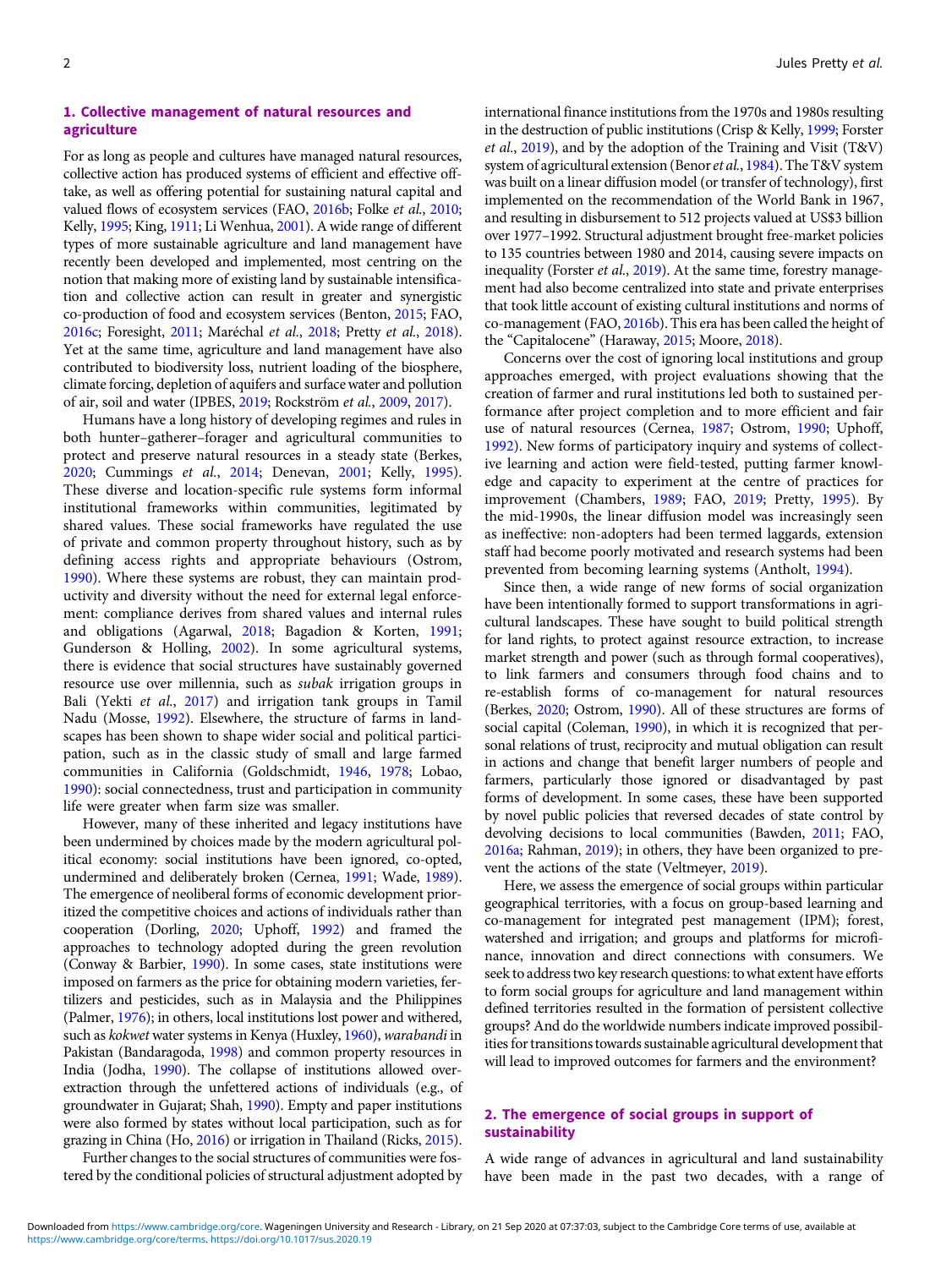terminologies and priorities. These include calls for a doubly green revolution (Conway, [1997\)](#page-12-0), for alternative agriculture (NRC, [1989\)](#page-14-0), for an evergreen revolution (Swaminathan, [2000\)](#page-15-0), for agroecological intensification (Garbach et al., [2017\)](#page-13-0) and for agroecological movements (Giraldo & Rosset, [2018\)](#page-13-0), for evergreen agriculture (Garrity et al., [2010](#page-13-0)), for save and grow agriculture (FAO, [2011,](#page-12-0) [2016c\)](#page-12-0) and for sustainable intensification (Godfray et al., [2010](#page-13-0); Smith, [2013\)](#page-15-0). All of these have in common a desire to optimize the use of natural, social, human and financial capital while also being vigilant about the direct effects of agricultural and land management practices on these assets. Sustainable forms of management thus seek to use and enhance these capitals and reduce the costs of externalities on ecosystems and human health. Most of these also emphasize outcomes applying to any size of enterprise and not predetermining technologies, production type or particular design components (Weltin et al., [2018\)](#page-15-0).

A recent global assessment of sustainable intensification (Pretty et al., [2018\)](#page-14-0) indicated that systems of agricultural management undergoing fundamental redesign produce beneficial outcomes over sustained periods of time across differing ecological, economic, social and political landscapes. Redesign is, however, as much a social and institutional challenge as it is a technical one (Gliessman & Rosemeyer, [2009\)](#page-13-0), as there is a need to create and make productive use of human capital in the form of knowledge and capacity to adapt and innovate and of social capital to promote landscape-scale change, such as for positive contributions to biodiversity, water quantity and quality, pest management and climate change mitigation. As ecological, climatic and economic conditions change and as knowledge evolves, so must the capacity of farmers and communities improve to allow them to drive transitions through processes of collective social learning (Hill, [1985](#page-13-0)).

Social capital has become a term used to describe the importance of social bonds, trust and reciprocity and collective action through institutions (Putnam, [1995](#page-14-0)). It was defined by Coleman as "the structure of relations between actors and among actors" that encourages productive activities (Coleman, [1990\)](#page-12-0); by Bourdieu ([1986\)](#page-12-0) as"a durable network of institutional relationships of mutual acquaintance and recognition … to membership of a group, which provides each of its members with the backing of collectively-owned capital"; and by Bhandari and Yasunobu [\(2009](#page-12-0)) as a "multifunctional phenomenon comprising stocks of social norms, values, beliefs, trusts, obligations, relationships, friends, memberships, civic engagement, information flows and institutions that further cooperation and collective action for mutual benefits."

These aspects of social infrastructure act as resources for individuals to realize personal and community interests. As social capital lowers the costs of working together, it should facilitate cooperation. Individuals have the confidence and the means to invest in collective activities, knowing that others will do so too. They are also less likely to engage in unfettered private actions that result in resource degradation, though this is no guarantee that tragedies of the commons will not occur (Wade, [1989\)](#page-15-0). Social capital can also have a 'dark side', with exclusion and elite capture resulting in non-democratic outcomes for some (Putzel, [1997;](#page-14-0) Reddy & Reddy, [2005](#page-14-0); Verma et al., [2019\)](#page-15-0). It may also be deployed deliberately to offset the existing structures of states and international institutions (Forssell & Lankowski, [2015\)](#page-12-0). The literature emphasizes the importance of building relations of trust, reciprocity and exchange, agreeing common rules and sanctions and developing connectedness through groups (Pretty, [2003;](#page-14-0) Veltmeyer, [2019](#page-15-0)).

Social capital is thus generally seen as a prerequisite for the sustainable management of resources and for the development of approaches and methods across all geographical territories (Agarwal, [2018](#page-11-0); Leisher et al., [2016](#page-13-0); Waddington et al., [2014](#page-15-0)). It does not, however, guarantee sustainable outcomes. It is common for fishing communities to want to believe that fish stocks are not being eroded, even though the evidence might indicate otherwise. Not all farmers know that the application of insecticides harms populations of beneficial natural enemies. In The Netherlands, farmers recently organized a backlash to demonstrate against environmental objectives and the addressing of climate change by farm policy (van der Ploeg, [2020\)](#page-15-0). It is also true that not all transformation towards sustainability requires the formation of local social capital: a simple intervention heuristic in Vietnam ("no-spray in first 40 days of rice cultivation") contributed to farmers cutting pesticide use on rice (Escalada & Heong, [2004](#page-12-0)); and the aerial releases of parasitoid wasps (Anagyrus lopezi) in Africa to control cassava mealybug did not require active farmer involvement (Wyckhuys et al., [2018](#page-15-0)).

Many forms of social capital have emerged in support of transitions towards greater sustainability and equity. These include transnational farmer movements, such as La Vía Campesina with 200 million families represented worldwide (Martínez-Torres & Rosset, [2014](#page-14-0)), national land rights and anti-land-grab movements, such as Movimento dos Trabalhadores Rurais Sen Terra and the resettlement of 0.37 million families on 7.5 Mha over 10 years (Veltmeyer, [2019](#page-15-0)), national rural unions (Welch & Sauer, [2015](#page-15-0)) and agroecology and social movements (Veltmeyer, [2019](#page-15-0)). In some cases, these have led to active conflict and 'peasant wars' (Giraldo & Rosset, [2018;](#page-13-0) Levien et al., [2018](#page-13-0)). At the same time, organization around food has advanced in the form of food sovereignty and justice movements (Edelman et al., [2014](#page-12-0); McMichael, [2013](#page-14-0)) and alternative food networks (AFNs) and alternative food movements (AFMs), particularly from urban food production landscapes, and with many involving consumers as well as growers/farmers (Desmarais & Wittman, [2014](#page-12-0); Forssell & Lankowski, [2015;](#page-12-0) Hoey & Sponseller, [2018](#page-13-0); Plieninger et al., [2018](#page-14-0); Saulters et al., [2018;](#page-14-0) Si et al., [2015\)](#page-14-0).

Our focus here is on a subset of this social capital, specifically social groups within defined geographical territories (Flora & Delaney, [2012](#page-12-0); Ostrom, [1990](#page-14-0)). We use numbers of established groups as a proxy for social capital within communities, as each provides the context for innovation, negotiation and experimentation, bringing together individuals with different skills and knowledge. Such groups also require forms of engagement by professionals (researchers, extensionists, advisers) largely different from those dominant in the previous era of transfer of technology.

The concept of system redesign implies the establishment of new knowledge economies for agriculture and land (MacMillan & Benton, [2014](#page-13-0)). It is clear that the technologies and practices increasingly exist to provide both positive food and ecosystem outcomes: new knowledge needs to be co-created and deployed in an interconnected fashion, with an emphasis on ecological and technological innovation (Willyard et al., [2018](#page-15-0)). There have been many adaptations in terminology for these systems of co-learning: farmer field schools (FFSs), learning labs, science and technology backyard platforms (STBs), science field shops, junior life schools, innovation platforms, farmer-led councils, agro-ecosystem networks, farmer cluster networks, joint liability groups, landcare groups and epistemic communities. What is common to these social innovations has been an understanding that individual farmers, scientists, advisors and extensionists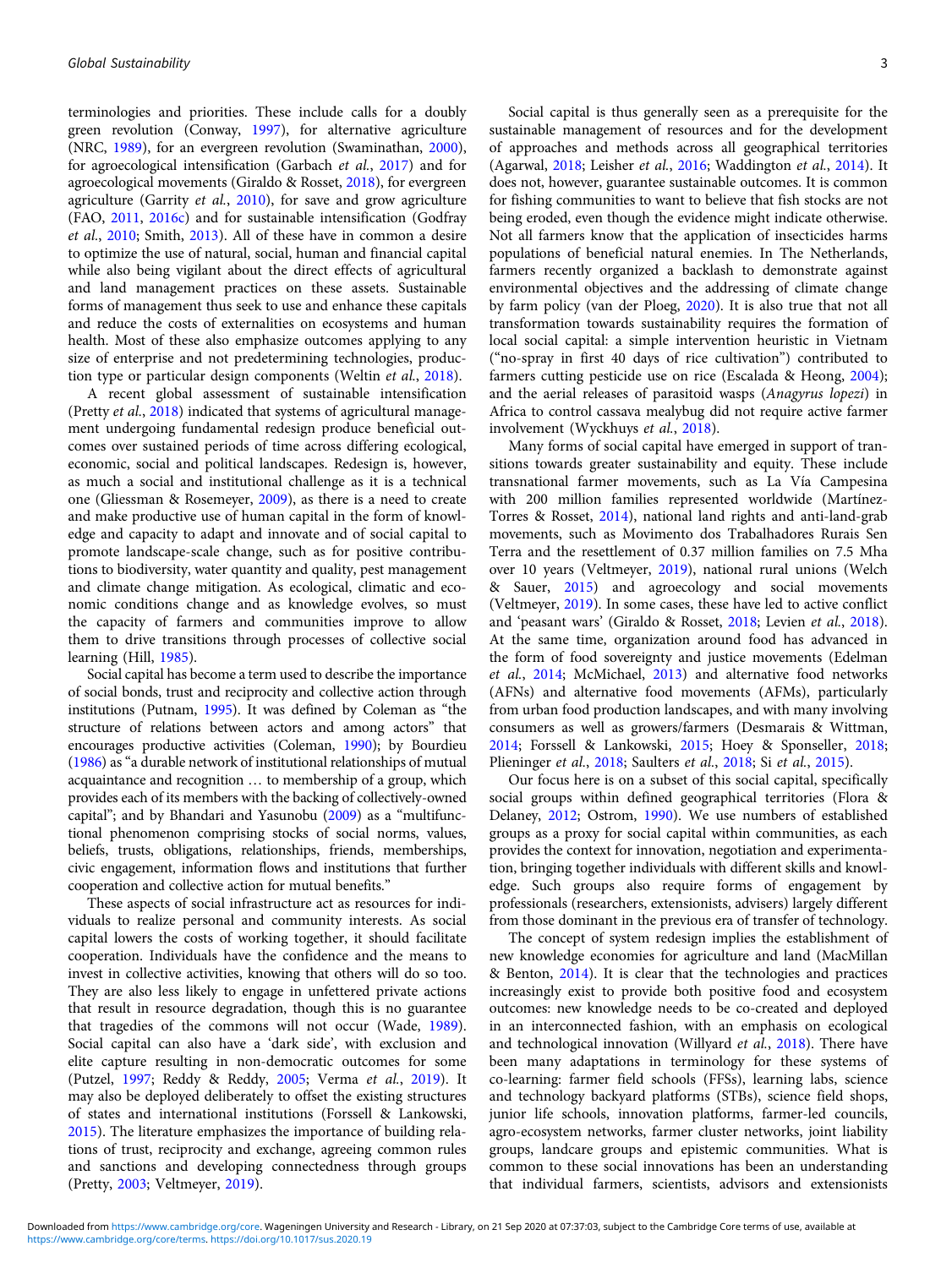also undertake a transformative journey. Their worldviews are challenged and change, resulting in the formation of broader epistemic communities of common interest (Norgaard, [2004](#page-14-0)) that utilize, synthesize and apply knowledge and skills from many sources. For sustainable outcomes, cognitive social capital in the form of beliefs and worldviews also changes.

#### 3. Assessment methods

For this assessment of territory-based social groups, we have analysed agriculture and natural resource systems worldwide, drawing upon both published literature and the knowledge and networks of the co-authors. We searched online research platforms for published literature in Agricola (USDA National Library; [https://](https://agricola.nal.usda.gov) [agricola.nal.usda.gov](https://agricola.nal.usda.gov)), Agris (UN FAO; [http://agris.fao.org/agris](http://agris.fao.org/agris-search/index.do)[search/index.do\)](http://agris.fao.org/agris-search/index.do), CAB Abstracts [\(https://www.cabi.org/products](https://www.cabi.org/products-and-services/publishing-product/online-resources)[and-services/publishing-product/online-resources\)](https://www.cabi.org/products-and-services/publishing-product/online-resources), Google Scholar ([https://scholar.google.com\)](https://scholar.google.com) and Google ([https://www.google.co.](https://www.google.co.uk) [uk](https://www.google.co.uk)), Scopus [\(https://www.scopus.com/home.uri](https://www.scopus.com/home.uri)) and Web of Science [\(https://clarivate.com/webofsciencegroup/solutions/web](https://clarivate.com/webofsciencegroup/solutions/web-of-science)[of-science\)](https://clarivate.com/webofsciencegroup/solutions/web-of-science) for published records over the past 10 years, and we drew on the collective knowledge of the assessment team and their personal contacts regarding further unpublished material from government and non-government initiatives. Projects and programmes in all countries were eligible. We selected terms for searches drawn from our knowledge of programmes in the field:  $social + capital; sustainable + agriculture; sustainable + intensifica$ tion; joint/participatory + forest + management; agroforestry + groups; integrated + pest + management; farmer + field + schools; watershed + management; conservation + agriculture; irrigation + management; water + user + groups; pasture/grazing + management; microcredit/microfinance + groups; innovation + platforms; participatory + methods/approaches; farmer + organisations/institutions. A number of international analyses were drawn upon (e.g., of farmer fields schools: FAO, [2019;](#page-12-0) van den Berg et al., [2020b](#page-15-0); of community forestry: FAO, [2016b\)](#page-12-0).

We organized the findings into eight functional categories of redesign, each with different types of enabling social intervention ([Table 1\)](#page-4-0). We report on data gathered from 122 initiatives in 55 countries across 6 continental regions, and we have applied no lower limit to the number of groups reported per initiative. Of the 55 countries, 13 were in industrialized countries and 42 [i](#page-11-0)n less-developed countries.<sup>1</sup>

We gathered data on numbers of social groups, numbers of farmer members and numbers of hectares under interventions for co-management. We have excluded data on groups where there is evidence of misreporting or the phenomenon of paper or empty groups – those reported to meet political targets but that do not exist on the ground (Ho, [2016](#page-13-0); Ravindranath & Sudha, [2004;](#page-14-0) Ricks, [2016;](#page-14-0) Ricks & Arif, [2012](#page-14-0)). An unintended outcome of positive policy support for group formation has led to some inaccurate reporting to meet targets in some locations, such as for participatory irrigation management and forest co-management. We have also not made assumptions about intended adoption: for example, an EU Directive ([2019\)](#page-12-0) now requires all farms to use IPM, but preparations for implementation have not yet led to significant uptake of agricultural practices that significantly benefit ecosystem services (Buckwell et al., [2014\)](#page-12-0). We have not included reporting of area of land under co-management where group data do not exist, such as for large tracts of forest now under community-based forestry (FAO, [2016b](#page-12-0)).

As indicated above, we also did not include here analysis of non-territorial social capital in the form of cooperatives, farmer organizations, federations and movements. Many rural and agricultural cooperatives (focusing on milk processing, input supply, collective marketing and sales) are not geographically based. In the USA, there are 2047 rural cooperatives (though down from 10,040 in 1950) (USDA, [2018](#page-15-0)), in Brazil there are 1620 (with 1 million members) (Dias & Teles, [2018\)](#page-12-0), in China there are 2.2 million (MARA, [2019\)](#page-14-0) and in the UK there are 420 rural cooperatives (6% of UK farm market share by value; market shares by farm cooperatives are higher in The Netherlands (68%), France (55%) and Spain (45%)) (Cooperatives UK, [2018\)](#page-12-0). In a number of countries, dispersed clusters of farmers collaborate on common research interests, but they may not result in natural capital improvements within whole territories. In India, there are >3000 farmer producer organizations with 0.3 million members, but these tend not to be geographically based (SOIL, [2017;](#page-15-0) Verma et al., [2019](#page-15-0)). Federations, food networks and movements are also effective at transforming agriculture and food systems across and within countries, working at both national and international levels, such as in Canada (Desmarais & Wittman, [2014;](#page-12-0) Levkoe, [2014](#page-13-0)), in the European Union (EU) and in Japan (Plieninger et al., [2018\)](#page-14-0). La Vía Campesina works across 81 countries (182 member groups; La Vía Campesina, [2020\)](#page-13-0) and the International Partnership for the Satoyama Initiative works across 71 countries (258 member groups; Kozar et al., [2019](#page-13-0)). These forms of social capital are not included in this assessment, but they comprise a rich field of study for further work on transitions towards sustainability in agriculture and land management.

Layers of federations can be important in ensuring local priorities reach upwards to influence policy and practice. In Andhra Pradesh, for example, the 830,000 women's self-help groups (SHGs) are organized into village-level federations (of 15–30 SHGs) each, and these are organized into distinct federations of 40–60 village organizations (Bharucha et al., [2020](#page-12-0); Kumar, [2017](#page-13-0)). In Japan, 1000 teikei purchasing groups are linked to organic and natural farming and have organized into federations, with some leaders coming to be elected as members of parliament (iPES-Food, [2016;](#page-13-0) Kondoh, [2015](#page-13-0)).

This assessment of social group formation also does not imply that numbers of farms and hectares are fixed: on the ground, there will be a flux in numbers resulting from both adoption and disadoption. This may arise from farmer choice and agency, but equally from the actions of vested interests, input companies, the consolidation of small farms into larger operations, changes in agricultural policy or shifts in market demand and discrepancies between on-paper claims and what farmers have implemented. We have excluded data on groups formed during the assessment period but since abandoned by changes in development assistance funding and/or national priorities. In the 1990s, for example, 4500 catchment groups were formed in Kenya by the Ministry of Agriculture; the catchment approach ended in 2000 and evolved into a National Agriculture and Livestock Extension Programme with common interest groups, but since then the focus has changed away from these groups (Pretty et al., [2011](#page-14-0)). In Southeast Asia, some recorded participatory irrigation groups later also become ineffective (Ricks, [2015,](#page-14-0) [2016](#page-14-0)).

## 4. Outcomes: group numbers

We organized the findings into eight categories of agricultural and land management intervention that are contributing to the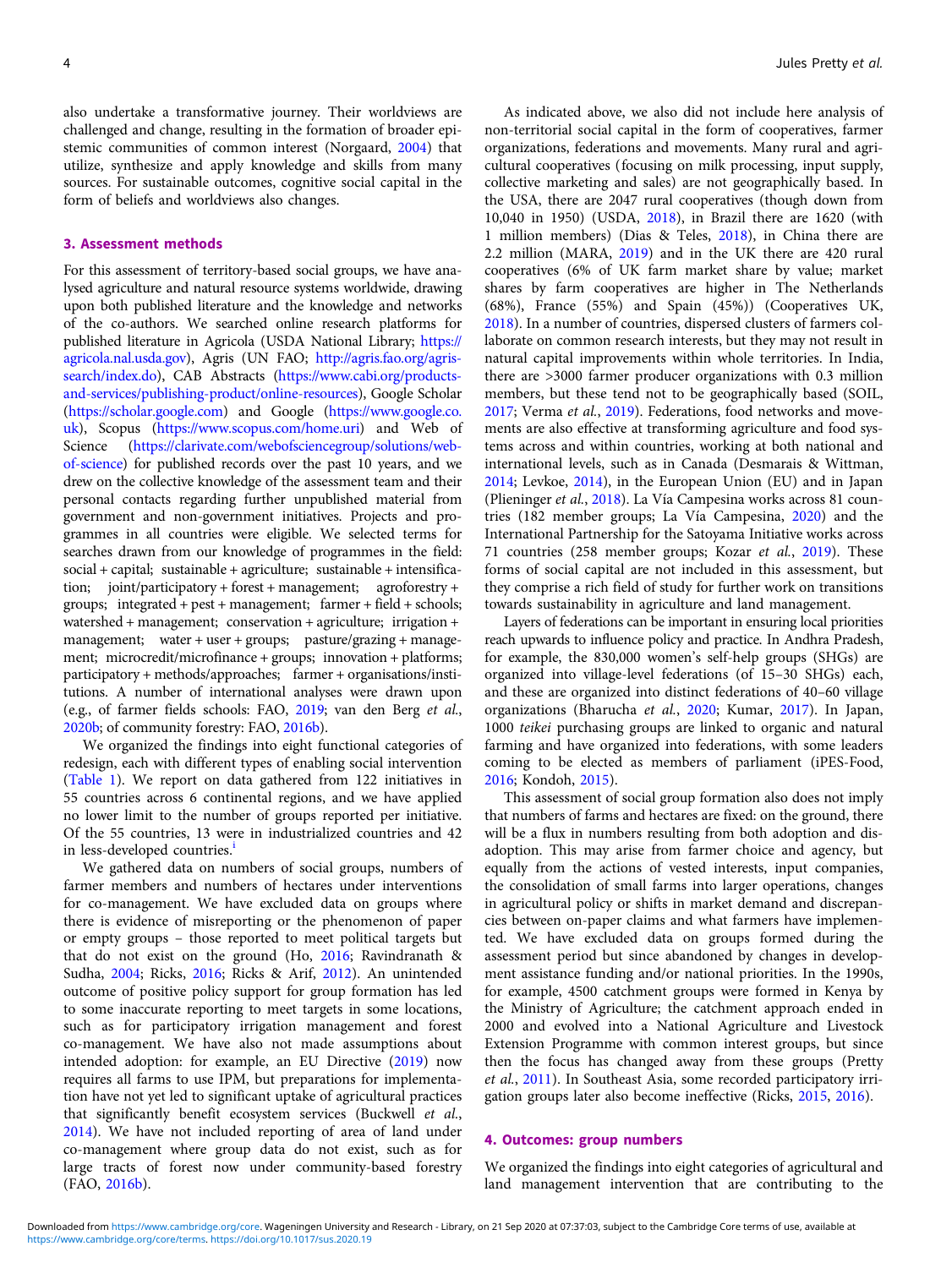<span id="page-4-0"></span>Table 1. Eight categories of social group interventions for sustainable agriculture and land management.

| Category                             | Social intervention types                                                                                                                 |
|--------------------------------------|-------------------------------------------------------------------------------------------------------------------------------------------|
| (1) Integrated pest management (IPM) | Farmer field school (FFS), push-pull systems of IPM, IPM clubs and FFS alumni groups                                                      |
| (2) Forest management                | Joint forest management (JFM), community-based forestry (CBF), participatory forest management (PFM),<br>agroforestry                     |
| (3) Land management                  | Watershed and catchment management, conservation agriculture (CA), integrated biodiversity, farmer clusters                               |
| (4) Water management                 | Participatory irrigation management (PIM), water user groups (WUGs), farmer water schools, farmer-led<br>watersheds                       |
| (5) Pasture and range management     | Management-intensive rotational grazing groups (MIRGs), veterinary groups, dairy groups, agropastoralist field<br>schools                 |
| (6) Supporting services              | Microfinance groups, multifunctional farmer and non-farmer groups, farmer business schools                                                |
| (7) Innovation platforms             | Research platforms, co-production groups, science and technology backyard platforms (STBs), field science<br>labs, joint-liability groups |
| (8) Intensive small-scale systems    | Community-supported agriculture groups, biogas-pig-vegetable groups, aquaculture                                                          |

Note: Previous assessments of social capital used 5 categories (mapping here onto (1)-(4) and (6)) (Pretty & Ward, [2001\)](#page-14-0). A global assessment of sustainable intensification used seven categories (mapping here onto (1)–(5), (7) and (8)) (Pretty et al., [2018\)](#page-14-0).



Fig. 1. Increase in numbers of social groups in eight categories of sustainable agriculture and land management (2000–2020).

emergence of new knowledge economies (Table 1). Across the eight categories and 122 distinct initiatives, we recorded 8.54 million intentionally formed social groups worldwide. These comprise groups collectively managing 299 Mha of agricultural and non-agricultural land. This represents growth in these types of groups from 0.005 million at the end of the 1980s (primarily in participatory irrigation management) to 0.48 million in 2001 (Pretty, [2003;](#page-14-0) Pretty & Ward, [2001\)](#page-14-0), and now to 8.54 million by 2020 (exponential fit:  $R = 0.982$ ). Figure 1 shows the marginal increase between 2000 and 2020 in the groups in each of the eight categories.

Most social groups surveyed contain 20–25 members (range 15–30), with occasional numbers progressing towards 100 (e.g., for microfinance groups). Group sizes have remained constant over time. Small groups provide for more effective communicative interactions and permit the agreement of common goals and practices, the sharing of planning and evaluation and the agreement with norms and rules that work for all. As groups progress to larger sizes, they are generally more effective if divided and then federated. Small groups of approximately 25 members are generally able to survive with the presence of small numbers of free-riders (those that do not actively contribute to collective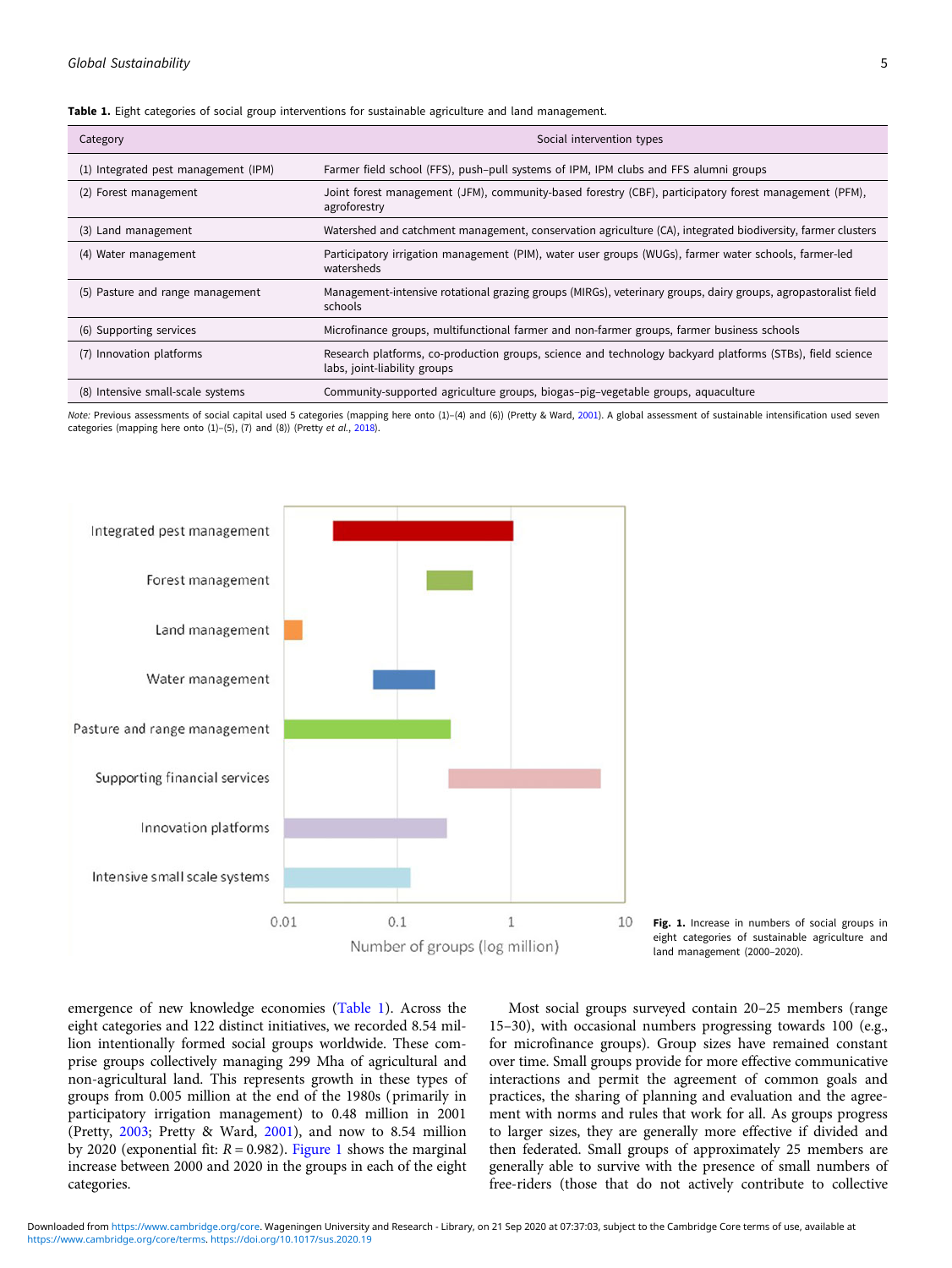Table 2. Social groups and land area across eight categories of agriculture and land management (2020).

| Categories                      | Social groups<br>(millions) | Area<br>(Mha) |
|---------------------------------|-----------------------------|---------------|
| Integrated pest management      | 1.045                       | 24.98         |
| Forest management               | 0.459                       | 150.39        |
| Land management                 | 0.015                       | 38.03         |
| Water management                | 0.214                       | 50.16         |
| Pasture and range<br>management | 0.294                       | 2.08          |
| Supporting services             | 6.105                       | 23.41         |
| Innovation platforms            | 0.273                       | 8.51          |
| Intensive small-scale systems   | 0.131                       | 2.08          |
| Total                           | 8.536                       | 299.63        |

outcomes but benefit from these outcomes) (Dannenberg et al., [2015\)](#page-12-0). Using the mean membership of 20–30 people per group, this assessment suggests that there are 170–255 million members of social capital groups providing both private and public benefits. Though not all of these are farmers (e.g., non-landowners with rights to jointly managed forests), a midpoint (assuming membership of 25 per group) represents 39% of all 570 million farms worldwide (Lowder et al., [2016\)](#page-13-0). The distributions of groups and areas are shown in Table 2 and [Figures 2](#page-6-0) and [3](#page-6-0). The majority of groups have been formed in less-developed countries (98.2%), as is the majority of the area (93.6%). The distribution of groups across six continental regions is shown in [Figure 2](#page-6-0).

## 5. Outcomes: documented impacts

Across all of the literature, there is considerable evidence of improvements within agroecosystems, landscapes and farm household economies as a result of the formation of intentional social capital within geographical areas (Agarwal, [2018](#page-11-0); Cernea, [1991;](#page-12-0) Leisher et al., [2016;](#page-13-0) Ostrom, [1990;](#page-14-0) Uphoff, [1992](#page-15-0); Waddington et al., [2014](#page-15-0)). Comparisons have been made between projects/programmes working with groups compared with individuals, with prior degraded natural systems (e.g., forest or eroded landscapes), with prior agroecosystems harmed by compounds used in agriculture (e.g., harmful pesticides) and with agroecosystems with legacies of low productivity (e.g., that have not seen productivity improvements in recent decades).

The overwhelming evidence from the field and reported in the published literature is that collective management of resources can lead to redesign and also result in net increases in system productivity. There have been few counterfactual examples, such as where groups could have been formed to increase resource exploitation or extraction (e.g., water or forest capture). In Malawi, for example, where village management committees were imposed without taking account of existing institutional arrangements for resource management, this resulted in the clearance of trees, heightened conflict within communities and the destruction of existing institutions (Kamoto et al., [2013](#page-13-0)). There are also other institutions, corporations and groups of individuals engaged in resource depletion to serve private and generally short-term interests.

It is also clear that any social capital established in the form of groups can lead to suboptimal outcomes for certain population subgroups. By definition, groups comprise members, and those outside of the groups may be excluded from the benefits of membership. This phenomenon of 'the dark side of social capital' (Coleman, [1990](#page-12-0); Putzel, [1997](#page-14-0)) has seen both elite capture (the already wealthy or more powerful individuals using groups to strengthen personal benefit at the expense of others), exclusion (group membership restricted to only some members of a population or location) and negative selection (where individuals are actively excluded). Nonetheless, the majority of the literature points to the benefits of social capital to (1) individuals and groups/communities, (2) agricultural systems and (3) wider landscapes and ecosystem services.

- (1) To individuals and groups/communities: evidence of changes to personal capabilities and growth, to worldviews and locally generated resource availability:
	- Emergence of new leaders of groups, especially by women (Agarwal, [2018\)](#page-11-0), and changes in the relationships between women and men (Westerman et al., [2005](#page-15-0)).
	- Positive role of women leaders in group effectiveness and conflict resolution over common resources (Coleman & Mwangi, [2013\)](#page-12-0).
	- Changes in the worldviews of farmers (Campbell et al., [2017;](#page-12-0) van den Berg et al., [2020b\)](#page-15-0) and of scientists and extensionists working with farmers in novel innovation platforms (Zhang et al., [2016](#page-15-0)).
	- Increases in the savings and repayment rates of members of microfinance groups (BRAC, [2019;](#page-12-0) Rahman, [2019\)](#page-14-0).
- (2) To agricultural system net farm productivity: evidence of increased system outputs and reduced input needs:
	- Increases in crop productivity, such as by FFSs on all crops (Chhay et al., [2017;](#page-12-0) FAO, [2019](#page-12-0)), and in grazing and pasture productivity (NRC, [2010\)](#page-14-0).
	- Increases in tree and agroforestry cover on farms (Bunch, [2018;](#page-12-0) Garrity et al., [2010;](#page-13-0) Reij et al., [2008](#page-14-0)).
	- Reductions in the use of pesticides in IPM (Pretty & Bharucha, [2015](#page-14-0); Yang et al., [2014](#page-15-0)).
	- Adoption of organic and zero-budget systems (Bharucha et al., [2020;](#page-12-0) Reganold & Wachter, [2016](#page-14-0)).
- (3) To natural capital and key ecosystem services: evidence of increased productivity and reductions in the use of harmful or potentially harmful compounds and releases:
	- Increases in irrigation water availability and efficiency of use (Ricks, [2016;](#page-14-0) Zhou et al., [2017\)](#page-15-0).
	- Improvements in forest productivity of wood, forage and secondary products (FAO, [2016b;](#page-12-0) Ravindranath & Sudha, [2004\)](#page-14-0).
	- Increases in carbon sequestration in soils by conservation agriculture (CA) (FAO, [2011](#page-12-0); Lal, [2014\)](#page-13-0).
	- Reductions in surface water flows and soil erosion (Reij et al., [2008\)](#page-14-0).

## 6. Key findings for the eight functional categories

## 6.1. Category 1: integrated pest management

There are 1.045 million FFS and IPM groups covering 25 Mha (FAO, [2016a,](#page-12-0) [2019](#page-12-0); van den Berg et al., [2020a](#page-15-0), [2020b\)](#page-15-0). Notable country leads include Indonesia, Burkina Faso, Kenya, Sri Lanka, China and Vietnam. IPM is the integrated use of a range of pest (insect, weed or disease) control strategies in a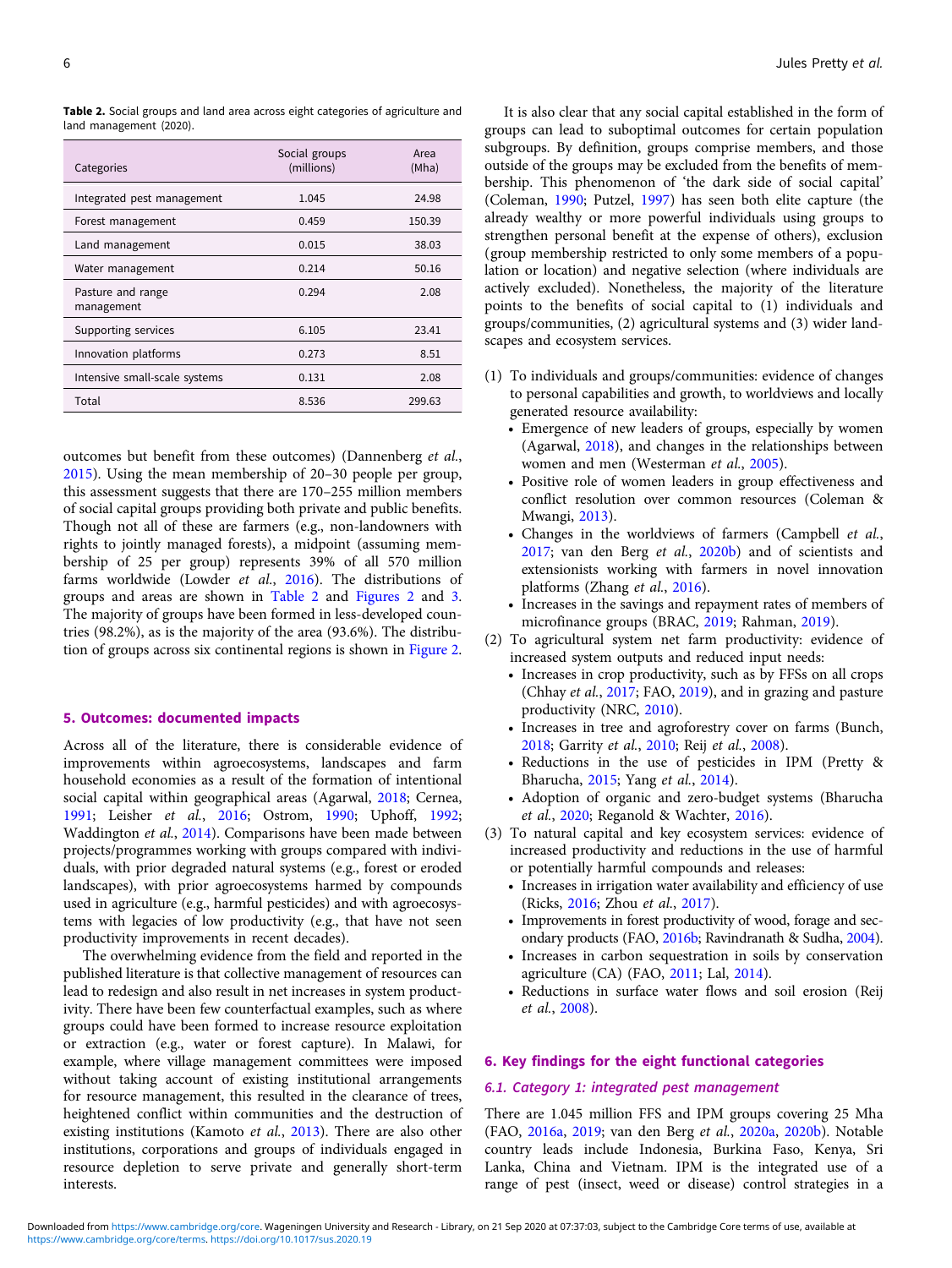<span id="page-6-0"></span>

way that reduces pest populations to non-economically important levels, minimizes risks to human and animal health and can be sustainable and non-polluting. Inevitably, sound application of IPM is a more complex and knowledge-intensive process than relying on spraying of pesticides: it requires a high level of human capital in the form of field observation, analytical and ecosystem literacy skills and understanding of agro-ecological principles; it also benefits from cooperation between farmers.

FFSs (also 'schools without walls') centre on groups of up to 25 farmers meeting weekly during the entire crop season to engage in experiential learning (Braun & Duveskog, [2009\)](#page-12-0). The roots of FFSs are in adult education using discovery-based learning, particularly drawing on the work of Freire [\(1970\)](#page-13-0): the aims are thus co-learning and experiential learning so that farmers' innovative capacity is improved. FFSs are not only an extension method, but also increase knowledge of agroecology,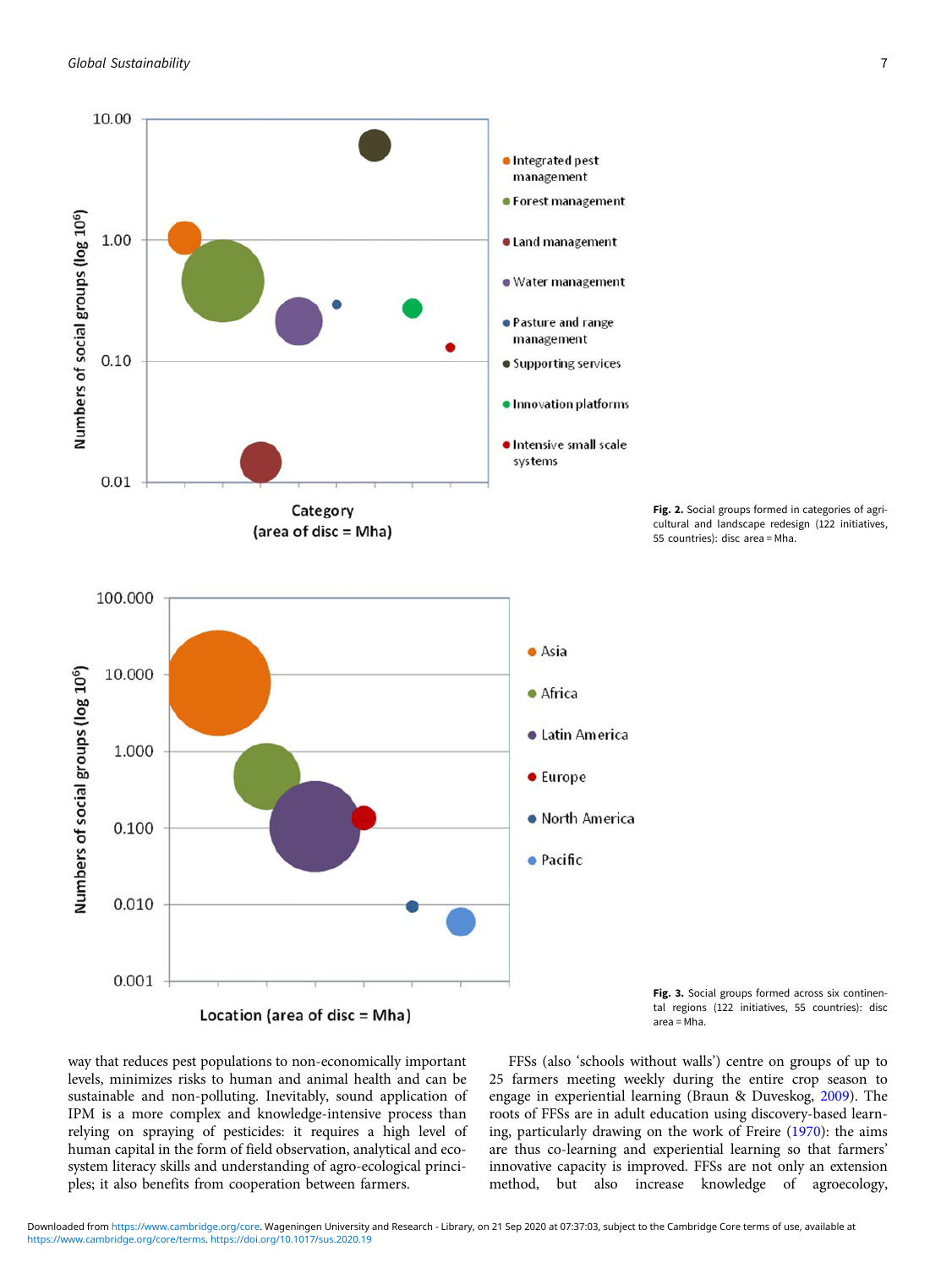problem-solving skills, group building and political strength. Over the years, the FFS has evolved to include crops, livestock, agroforestry and fisheries. Meta-analyses and in-country-level analyses have shown increases in farm productivity, reductions in pesticide use and improvements in ecological literacy (Pretty & Bharucha, [2015;](#page-14-0) Settle & Hama Garba, [2011;](#page-14-0) van den Berg et al., [2020a](#page-15-0); Waddington et al., [2014](#page-15-0); Yang et al., [2014](#page-15-0)). Other innovations in IPM using close farmer engagement in groups include push– pull redesign in East Africa, with 130,000 farmer adopters (FAO, [2016c](#page-12-0); Khan et al., [2016](#page-13-0)). In Cambodia, 270 FFSs produced a range of innovations to increase both wet and dry season rice yields (Chhay et al., [2017](#page-12-0)). Nonetheless, it is difficult to overcome the fears many farmers have: that insects always cause harm and so banned compounds are sprayed at night (Hoi et al., [2016;](#page-13-0) Palis et al., [2006](#page-14-0)).

## 6.2. Category 2: forest management

There are 4000 Mha of forests globally, with 28% now reported to be under various forms of community management (FAO, [2016b\)](#page-12-0), variously termed participatory conservation, joint forest management, community forestry, forest user cooperatives, forest user groups, forest farmer cooperatives (FFCs) and forest protection councils. All are designed to increase the role of local people in governing and managing forest resources, including drawing on inherited indigenous practices as well as the more recent government-led management. Only those locations where numbers of groups can be identified have been included here: this category contains 0.41 million groups covering 150 Mha and includes a number of initiatives involving the redesign of agro-ecosystems with trees and shrubs (Garrity et al., [2010\)](#page-13-0). Significant country innovations include the establishment of forest protection committees in India and Nepal following key policy changes in 1990 and 1993, respectively (Fox, [2018](#page-13-0); Paudel, [2016\)](#page-14-0). In both China and Vietnam, land-use certificates have been issued to 250,000 FFCs, and these are now managing 73 Mha of local forest. Some 30,000 forest user groups have been formed in Mexico. Other countries with significant uptake of communitybased forestry include Tanzania, Niger, Burkina Faso, the Democratic Republic of the Congo and Ethiopia, together with fertilizer tree groups in Malawi and Zambia.

Where successful, positive outcomes include increased forest cover on landslide-risk slopes, fewer patches and greater margins of forest cover, reduced incidence of fire and use of slash and burn, more wood value, better incomes for households (Pagdee et al., [2006;](#page-14-0) Sundar, [2017](#page-15-0)) and improved health and wider social benefits (Tirivayi et al., [2018](#page-15-0)). Increased tree cover in the Sahel has amended local climate, increased wood and tree fodder availability and improved water harvesting (Bunch, [2018;](#page-12-0) Sendzimir et al., [2011](#page-14-0)). Elsewhere, there is evidence of forest departments, such as in some Indian states, seeking to maintain control over local groups, including examples of rent-seeking (Behera & Engel, [2006\)](#page-11-0). Nonetheless, despite difficulties, old attitudes have changed, as foresters came to appreciate the regeneration potential of degraded lands and the growing satisfaction of working with, rather than against, local people (Ravindranath & Sudha, [2004](#page-14-0)).

#### 6.3. Category 3: land management

This category has seen the establishment of 0.015 million groups on 37.2 Mha, and it includes the largest national initiative in industrialized countries (Landcare in Australia; Campbell et al., [2017\)](#page-12-0) and the mobilization of social capital in watersheds above New York City to ensure the production of clean drinking water, resulting in savings of foregone engineering costs (Pfeffer & Wagenet, [2011](#page-14-0)). Following decades of limited success with often enforced soil and water conservation technologies, governments and non-governmental organizations (NGOs) from the late 1980s came to realize that the protection of whole watersheds or catchments could not be achieved without the engagement of local people. This led to an expansion in programmes focused on micro-catchments: areas of usually no more than several hundred hectares in which people can trust each other. Where successful, programmes report public benefits in the form of groundwater recharge, reappearance of springs, increased tree cover and microclimate change, increased common land revegetation and benefits for local economies. A number of integrated watershed development programmes did, however, turn to enforcement or payment for participation or led to the greater extraction of groundwater (Bharucha et al., [2014;](#page-12-0) Blomquist & Schlager, [2005\)](#page-12-0).

CA, using zero tillage to improve soil health, has grown to cover over 180 Mha worldwide (Pretty et al., [2018\)](#page-14-0), and it now covers >50% of cropland in Australia and southern Latin America and 15% of cropland in North America. A number of countries have built territory-based social capital (e.g., in the maize mixed-farming system of East and Southern Africa and in the rice–wheat farming systems of South Asia), though more often regional and national networks have been the vehicles for engagement and spread. In the UK, 452 catchment-based projects have delivered collaboration across farms, citizen scientists, wildlife experts and water companies, resulting in the engagement of 28,000 people, the reduction of pollution, riverbank restoration and habitat creation and the removal of fish barriers (CaBA, [2018\)](#page-12-0). In the USA, a number of farmer-led watershed councils are advancing redesign, each usually with small numbers of farmers (FLWC, [2015](#page-12-0)), and in the UK, 120 Farmer Clusters have been formed to address landscape-scale transformations in order to improve biodiversity (GWCT, [2019](#page-13-0)).

#### 6.4. Category 4: water management

This category has seen the establishment of 0.213 million water user associations (WUAs), participatory irrigation management groups, water user schools and farmer-managed irrigation systems on 48.7 Mha worldwide. Notable country examples include the Philippines (3100 groups managing 82% of irrigated area; Bandyopadhyay et al., [2009\)](#page-11-0), Sri Lanka, India, Nepal, Mexico, Turkey, China and Vietnam (Rap, [2006](#page-14-0); Uphoff, [1992;](#page-15-0) Yildiz, [2007\)](#page-15-0). Once again, experiments in participatory irrigation management and the establishment of water user groups and associations began in the 1980s, with many building upon existing legacy systems (De los Reyes & Jopillo, [1986\)](#page-12-0). Without regulation or collective control, water tends to be overused by those who have access to it first, resulting in shortages for tail-enders, conflicts over water allocation and waterlogging, drainage and salinity problems. The same challenge exists for watersheds crossing national boundaries (e.g., the Mekong). Where social capital is well developed, then groups with locally developed rules and sanctions are able to make more of existing resources than individuals working alone or in competition.

Where effective groups operate, there emerged good evidence of increases in rice yields, higher farmer contributions to the design and maintenance of systems, changes in the efficiency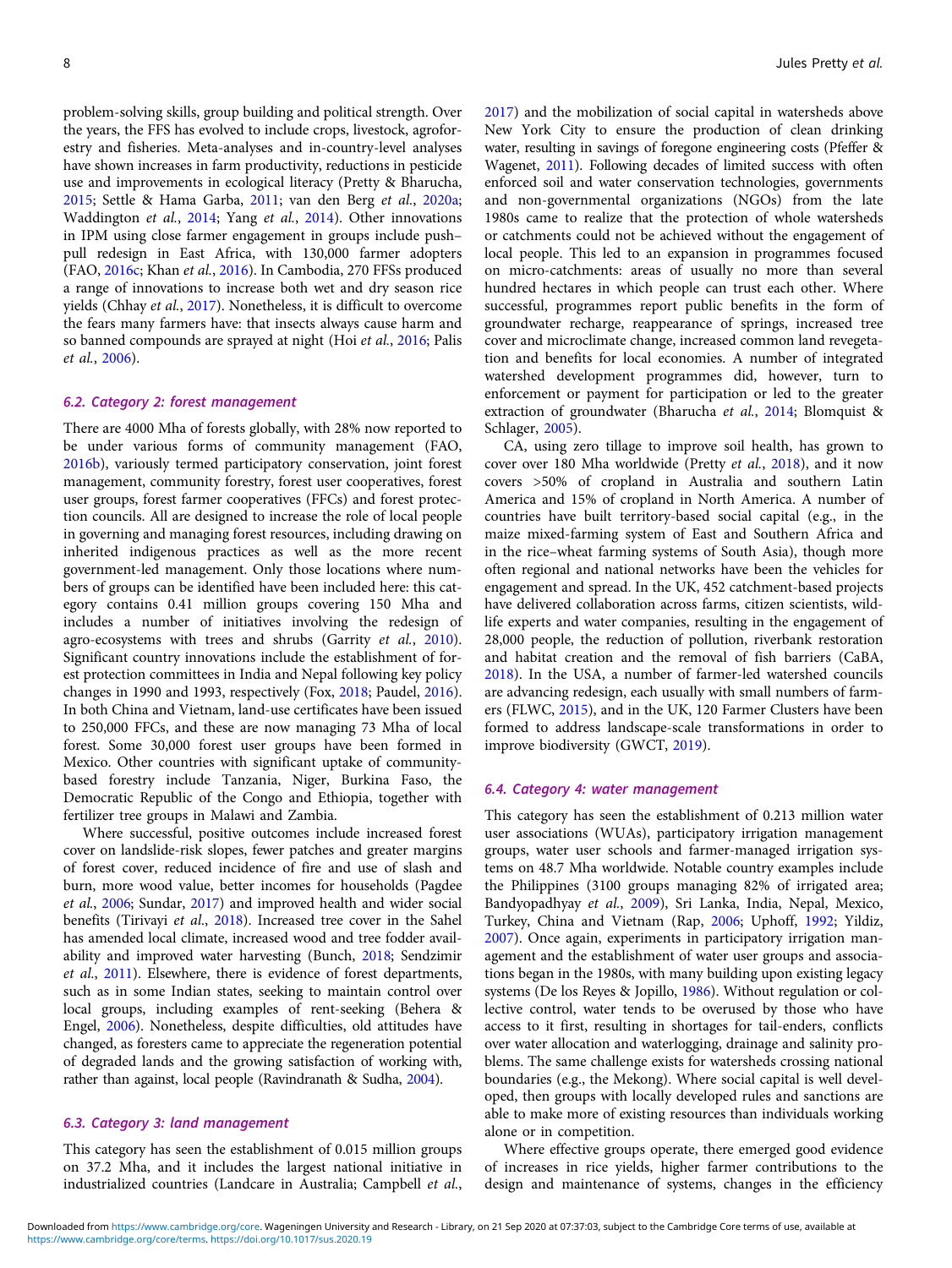and equity of water use, decreased breakdown of systems and fewer complaints to government departments. In China, a quarter of all villages have WUAs, and these have reduced maintenance expenditure whilst improving the timeliness of water delivery and fee collection. Farm incomes have improved whilst water use has fallen by 15–20% (Zhang et al., [2013](#page-15-0); Zhou et al., [2017\)](#page-15-0). WUAs have become the primary vehicle for local water management in Mexico, where 2.0 Mha of the 3.2 Mha of government-managed systems have been transformed by WUAs; half of the systems in Turkey have been turned over to local groups, increasing cropping intensity and yields by 53% (Groenfeldt, [2000](#page-13-0); Uysal & Atış, [2010](#page-15-0)). In India, WUAs cover 15 Mha, but still only 12% of the irrigated area, even though they lead to increases in area under irrigation, greater equity (improved benefits for tail-enders) and greater recovery of water charges (a measure of improved yields) (Sinha, [2004](#page-15-0)). Some are thought to exist only on paper, and in some areas they have been subject to variable performance, elite capture and irrigation department control (Reddy & Reddy, [2005](#page-14-0)). In some contexts, rights' transfers to landowners and tenant farmers have led to landless and fisher families losing access to wild foods.

Water user groups have been subject to direct political interference, such as in Indonesia, or have seen low implementation successes where irrigation departments have been unable to devolve decision-making to farmers: in Thailand, official records indicate the presence of 13,000 water user groups, but most exist only on paper (Ricks, [2015\)](#page-14-0). Elsewhere, elite capture and continued irrigation department control continue to restrict success, such as in India, as well as a lack of involvement of women, and there is selection bias in the tendency to research those groups that work (Meinzen-Dick, [2007\)](#page-14-0). WUAs and water user groups have been taken up in Central Asia, such as in Azerbaijan, Tajikistan and Uzbekistan, but farmer numbers tend to be large per social group (>2000 and 76, respectively), and thus the large coverage (1.5 Mha) may not be matched by effective social capital at the local level (Balasubramanya et al., [2018](#page-11-0)).

## 6.5. Category 5: pasture and range management

Notable pasture examples of social capital include the establishment and spread of management-intensive rotational grazing groups (MIRGs), which require new thinking and methods for grazing practices, diversification of cropping, including organic agriculture, and new approaches for agropastoralism. In Brazil, redesigned Brachiaria forages in maize–rice and millet–sorghum systems have increased net productivity and have led to large increases in all-year forage, used both for livestock and as a green manure (FAO, [2016c\)](#page-12-0). MIRGs use pasture redesign centred on short-duration grazing episodes on small paddocks or temporarily fenced areas, with longer rest periods that allow grassland plants to regrow before grazing returns (NRC, [2010\)](#page-14-0). Well-managed grazing systems have been associated with greater temporal and spatial diversity of plant species, increased carbon sequestration, reduced soil erosion, improved wildlife habitat and decreased input use (Sprague et al., [2016\)](#page-15-0).

Group innovations have occurred in Uganda with the development of agropastoral field schools (APFSs) and with the training of a large pool of facilitators and trainers (FAO, [2016a\)](#page-12-0). The primary aim has been to build resilience for communities subject to recurrent hazards such as droughts, flooding and animal diseases, some of which are accentuated by climate change. Some 4400 APFSs have been deployed, with the training of 850

facilitators and master trainers. Agropastoralists enhance their livelihood resilience by increasing the number of intervention options, including pest and disease management, tree nurseries, watershed management, group marketing, vegetable production, improved seeds and livestock nutrition. In Kenya and Uganda, volunteer farmer trainers have helped facilitate >300 diary producer groups (Kiptot & Franzel, [2019\)](#page-13-0). As in all categories, there are examples of empty social groups having been formed by states (Ho, [2016\)](#page-13-0).

## 6.6. Category 6: supporting services

A significant social innovation has been the emergence of informal microfinance systems emerging from local collective action, particularly for groups of poor families without access to formal capital and collateral. These have been enablers for agricultural and land transformations, such as for index-based insurance for livestock herders in the face of climate change (Amare et al., [2019](#page-11-0)). The largest numbers of groups have been formed in Bangladesh (1.80 million groups), India (4.16 million groups) and Pakistan (0.12 million groups). Many groups or programmes begin with microfinance and evolve to become multifunctional groups representing the specific needs of members at their locations. A major change in thinking and practice occurred when professionals began to realize that it was possible to provide microfinance to poor groups and still ensure high repayment rates. When local groups, in particular of women, are trusted to manage financial resources, they can be more effective than banks. The systems work on trust, and payback rates typically reach 98% (Rahman, [2019](#page-14-0)). In Cambodia, IPM farmers' clubs have become SHGs, with members putting in their own money via savings funds to help members access financial assistance instead of borrowing from other sources that charge high interest rates (FAO, [2018\)](#page-12-0). The microcredit and microloan programmes in industrialized countries, such as in the USA, are not included in this analysis.

Three leading innovative institutions are from Bangladesh: the Grameen Bank, the Bangladesh Rural Advancement Committee (BRAC) and Proshika (BRAC, [2019;](#page-12-0) Grameen Bank, [2019](#page-13-0); Proshika, [2019\)](#page-14-0). All of these groups work primarily with women, and the members of groups save every week in order to create the capital for relending. Grameen Bank has 8.9 million members in 1.38 million groups spread over 81,000 villages: 97% of its members are women. BRAC has 5.4 million members in 108,000 groups, and it takes a deliberately integrated approach to poverty pockets, especially in wetlands, on riverine islands and for indigenous populations. Through a single platform, they provide agricultural and skills support, education, legal services, healthcare, and loans. More than 130 of its women members have been elected into government structures. BRAC has also diversified into social enterprises for artisans, livestock insemination services, cold storage for potato farmers, milk processing, services for fish farmers, tree seedlings, iodized salt and sericulture.

## 6.7. Category 7: innovation platforms

This category centres on the co-production of technologies to advance the sustainable management of agriculture and land. There are a growing number of successful platforms for such engagement, including in West Africa, China, Bangladesh, Cuba, India and Indonesia (Agarwal, [2018;](#page-11-0) Winarto et al., [2017\)](#page-15-0). Most, though, remain at a small scale. Innovation platforms in West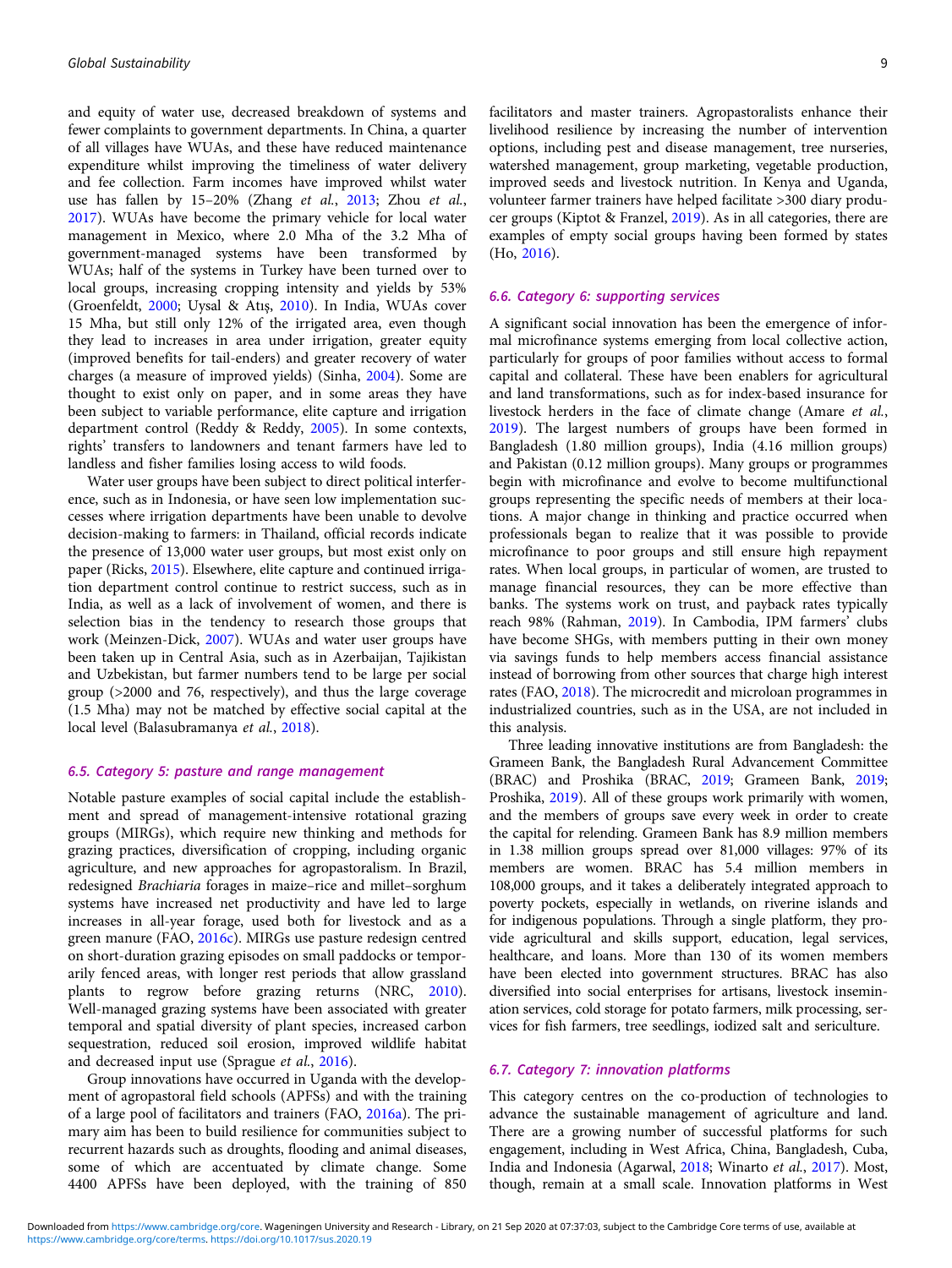Africa have resulted in increased yields and incomes for both maize and cassava systems (Jatoe et al., [2015](#page-13-0)). Farmer collectives have put agroecological and cultural objectives higher than just productivity in China (Zhou et al., [2017\)](#page-15-0), and in Bangladesh, similar platforms have led to the adoption of directly seeded rice and early-maturing varieties that have changed patterns of both wet and dry season farming, increasing incomes by US\$600 per hectare and substantially reducing labour costs (Malabayabas et al., [2014\)](#page-13-0). In all of the successful cases, there have been facilitators curating the redesign.

The concept of STBs was established in China's Quzhou County (Zhang et al., [2016\)](#page-15-0). This is an innovation deployed to increase the sharing of knowledge and skills between scientists and farmers. STBs bring agricultural scientists to live in villages and use field demonstrations, farming schools and yield contests to engage farmers in externally and locally developed innovations. Reflections of success centre more on in-person communications, sociocultural bonding and the trust developed amongst farmer groups of 30–40 individuals. In Cuba, the Campesino-a-Campesino movement has developed an approach to agroecologi-cal integration that is redesigning systems (Rosset et al., [2011\)](#page-14-0). It is also centred on Freirian social communication, in which farmers spread knowledge and technologies to each other through peer-to-peer exchanges, teaching and cooperatives. There are 100,000 peasant farmer members of Campesino-a-Campesino in Cuba.

Social groups have been formed in industrialized countries to develop cooperative approaches towards sustainable practices, and they include concept-orientated research clusters and Groupement Agricole d'Exploitation en Common in France (Agarwal & Dorin, [2019;](#page-11-0) Caron et al., [2008\)](#page-12-0), Practical Farmers of Iowa ([2019\)](#page-14-0), No-Till on the Plains [\(2019](#page-14-0)) in Kansas and the Ecological Farmers Association of Ontario [\(2019\)](#page-12-0). Across all of the EU, 900 EIP Agri-Operational groups have been formed to aid farmer innovation (EIP Agri-Operational Groups, [2019\)](#page-12-0); and within 10 countries, 34 projects investigated as part of the PEGASUS project have been engaged in rehabilitating orchards, wilding headwaters, improving groundwater quality, creating biosphere reserves, developing IPM and creating new haymilk systems for upland farmers, with the aim of achieving persistent improvements in natural capital by engaging in social action within defined geographical areas (Maréchal et al., [2018](#page-14-0)).

## 6.8. Category 8: intensive small-scale systems

Social capital has been formed to aid with the intensive use of small patches of land and water, particularly for the cultivation of vegetables and for rearing fish, poultry and small livestock. It has also been developed to link farmers directly to consumers, particularly through community-supported agriculture (CSA) farms and Japanese teikei in industrialized countries (Urgenci, [2016\)](#page-15-0). Across the EU, there are 2800 CSA farms directly linked to consumer members. Further examples include allotments, community gardens, urban farms and vertical and hydroponic farms. In less-developed countries, small patches are often located in gardens, at field boundaries and in urban and rural landscapes. Patch intensification for aquaculture ponds and tanks has been shown to raise protein production, reduce nitrogen requirements for crops and positively impact agricultural productivity (Brummett & Jamu, [2011\)](#page-12-0). Raised beds for vegetables in East Africa have been beneficial for large numbers of women, homestead garden production has spread in Bangladesh and in China redesign has been exemplified by the development of integrated vegetable and fruit, pig and poultry farms with biogas digesters: farm plots are small (0.14 ha), yet farmers recycle wastes, produce methane for cooking and reduce the burning of wood and crop residues, with implementation on 50 million household plots (Gu et al., [2016\)](#page-13-0). In Brazil, the government's food purchase program (Programa de Aquisição de Alimentos; PAA) and Fome Zero project supports 364,000 family farmers in groups through direct purchase for schools, religious projects, hospitals, municipal departments and jails (Wittman & Blesh, [2017\)](#page-15-0), and in Cuba, urban organopónicos have contributed substantially to the effectiveness of food systems (Cederlöf, [2016\)](#page-12-0).

## 7. Securing sustainability

We have shown that over the past two decades a variety of novel social infrastructure has created platforms for collective transitions towards greater sustainability of agriculture and land management amongst rural communities across the world. These have led to greater flows of knowledge and technologies and built trust amongst individuals and agencies. The cumulative increase in numbers of social groups from 0.5 million to 8.5 million over two decades implies that there have been transformations in capacity and personal benefit combined with improved environmental outcomes for agricultural landscapes.

The marked difference in implementation and uptake of social capital between industrialized and less-developed countries is striking. In industrialized countries, farmers have also tended to be self-organized into value chain-based groups of common interest rather than into groups within specific geographical territories, though this could change with growing interest in policy support for landscape-scale change to deliver public goods, such as in the UK's 25 Year Environmental Plan (Defra, [2019](#page-12-0)). The latter needs facilitation and support, a particular challenge where investments in extension are small or where public extension systems no longer exist. Nonetheless, where geographically based groups are formed, both productivity and natural capital outcomes can be substantial (Maréchal et al., [2018](#page-14-0)).

This shift towards sustainable redesign in agriculture and land management has been successful where individual worldviews have changed, emerging from the processes of co-production embedded in groups. Many programmes have built on the principles of adult learning, social ecology, liberation education and epistemic change. Social capital can provide a supportive context for transformations, both in practices (behaviours and choices) and personally (the inner journey) (Bawden, [2011](#page-11-0); Norgaard, [2004](#page-14-0)). Through experiences in the world, each person comes to see and know it from a particular epistemic position that reflects a set of assumptions about reality. These assumptions and worldviews shape the way each person chooses to act and behave. Such epistemic change is called for in turbulent times, as there is an inseparable interconnection between cognition and action (Fear et al., [2006](#page-12-0)). It has previously been argued that social groups, movements and campaigns comprise an 'immune system' for the planet (Hawken, [2007\)](#page-13-0), in that they offer platforms for collective action and larger-scale action towards greater sustainability and equity.

Social media and mobile platforms for information will play complementary roles in information access and exchanges, as well as in helping to keep people connected (FAO, [2019](#page-12-0)). The term 'sustainable' suggests an incorporation of the need for improvement (e.g., to well-being, food production and natural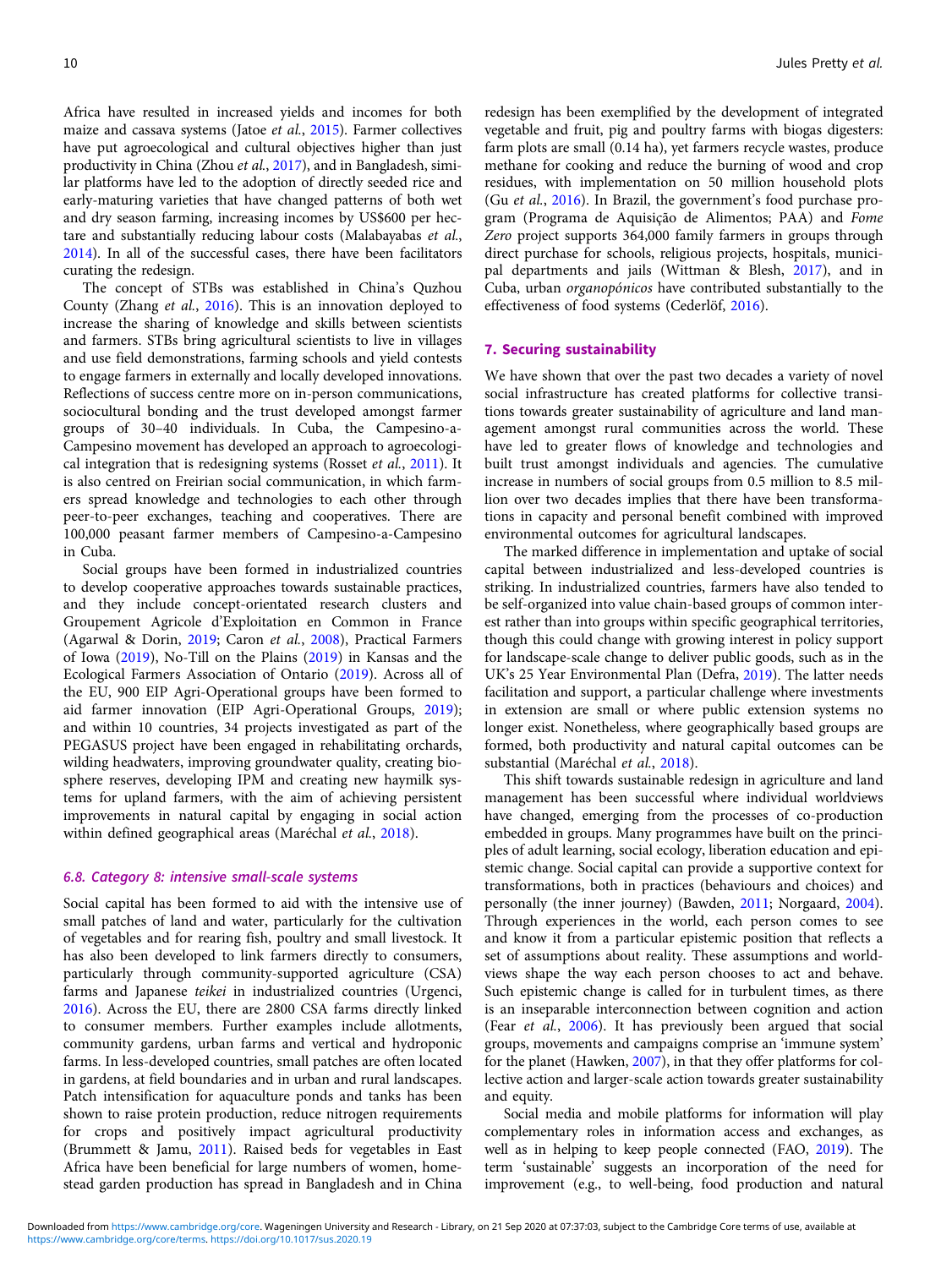capital), and thus it requires the need to change the way individuals think about and come to know about the world (Norgaard, [2004\)](#page-14-0). To date, epistemic communities and networks of social capital have been established in many locations and could build distributed expertise and trust over time (de Bruijn & Gerrits, [2018;](#page-12-0) Granjou & Arpin, [2015\)](#page-13-0), particularly where there is a greater number and diversity of engaged actors (Grêt-Regamany et al., [2019](#page-13-0); Hazard et al., [2018\)](#page-13-0). Social capital in a variety of forms could help to open up science to innovation, particularly where problems are complex and solutions unknown and where the values of all actors are salient (Richardson et al., [2018\)](#page-14-0).

Nonetheless, there will be constraints and countervailing pressures. Land tenure and secure rights are preconditions to local people making long-term investments in natural and social assets. When Burkina Faso and Niger granted rights to individuals to use their own trees as they wished (mid-1980s), this resulted in an increase in tree cover as there were now incentives for the longterm rather immediate resource extraction (Godfray et al., [2010;](#page-13-0) Sendzimir et al., [2011\)](#page-14-0).

Though state and international organizations have contributed to the advance in numbers of social groups, the evidence for positive actions from the private sector is weak, with many not matching up to their own statements on corporate social responsibility (Elder & Dauvergne, [2015\)](#page-12-0). There is evidence (from the field) that pesticide companies have promoted and run FFSs precisely to sell more product, and thus not to develop forms of IPM that reduce negative impacts on the environment and human health. It has been argued that big retail power will not be interested in social groups in rural areas unless they serve their own purposes, and thus that the 'dance of the supply chain' (Freidberg, [2020](#page-13-0)) cannot produce progressive outcomes. At the same time, apparent inflows of foreign direct investment into poorer countries may continue to lead to outflows of capital in profits and returns on investments (Veltmeyer, [2019](#page-15-0)).

We have found that social groups have emerged from both government and non-government contexts. Some have required critical changes to policy or regulation, often being more effective at the state or district level. Changes to water rights allowed for the emergence and spread of participatory irrigation; changes to forest and tree use rights were essential platforms for joint and participatory forest management programmes to be established and devolve decision-making to local people; changes to lending assumptions allowed banks to lend to NGOs and social groups, which then provided security rather than individuals. Further policy changes and support will be important to help these projects spread. Extension systems, for example, will need to adopt more cooperative models rather than seeking only to work with compliant individuals (Clark et al., [2017](#page-12-0)).

It will be important to be mindful of the past failures of state organizations that have undermined, ignored or suffocated local resource-based institutions (Levien et al., [2018](#page-13-0); Jodha, [1990;](#page-13-0) Palmer, [1976](#page-14-0)) or have created paper or empty institutions (Ho, [2016\)](#page-13-0). Many members and activists in social and agroecological movements would also argue that it is the structures of the world economy (and its capitalism) that prevent effective transformations towards sustainability and equity (Giraldo & Rosset, [2018;](#page-13-0) Moore, [2018\)](#page-14-0). Nonetheless, as social groups federate into higher-level structures, they too are able to act to deliver greater agricultural and natural capital benefits, as well as returns to farmers (Kondoh, [2015\)](#page-13-0). Though we were unable to gather data on the gender mix between and within social groups, it is clear that mixed groups of women and men are more effective (in terms

of farm and/or forest productivity) than single-gender groups, and groups of women are more effective than groups just consisting of men (Agarwal, [2018](#page-11-0); Leisher et al., [2016](#page-13-0); Westerman et al., [2005](#page-15-0)). Programmes seeking to form social groups will thus need to be aware of how to ensure full and proper participation by women.

A separate but important evidence base points towards the health and well-being effects of the greater trust and reciprocity that inhere when social capital is high. Social capital is known to have positive effects on well-being (Holt-Lunstad et al., [2017](#page-13-0)) and on life satisfaction and longevity (Graton & Scott, [2016](#page-13-0); Layard, [2020\)](#page-13-0). Though not part of the recorded benefits of these social groups, it can reasonably be assumed that members will be receiving personal benefits over and above the functional improvements to farm productivity and income. The socially connected live longer and are happier (Holt-Lunstad et al., [2017\)](#page-13-0), and countries with higher levels of trust in other people are happier (WHR, [2019,](#page-15-0) [2020\)](#page-15-0). Volunteers who contribute to the well-being of others and to the quality of lived environments tend to have healthier lifestyles, lower incidence rates of mental ill health and to live longer (Anderson et al., [2014;](#page-11-0) Borgonovi, [2008;](#page-12-0) Layard, [2020](#page-13-0)). On the other hand, net well-being across populations is reduced by growth in inequity (Wilkinson & Pickett, [2009](#page-15-0), 2018), breakdown of social structures and support (Piketty & Saez, 2014) and lack of access to natural and green spaces (Mitchell & Popham, [2008](#page-14-0); Mitchell et al., [2015\)](#page-14-0).

This platform of 8.5 million social groups distributed across 55 countries, but comprising 3% of the world's population, could comprise an opportunity to consider greater challenges, such as advances towards meeting the Sustainable Development Goals and addressing climate change. If different worlds are to be brought forth as a function of a quest to transform the way we live and consume, we will need to modify the epistemes that have come to dominate modern consumption cultures (Bawden, [2011](#page-11-0)). Some social capital is already influencing global systems, resulting, for example, in mitigations of climate change, biodiversity loss and air pollution, as well as increases in net food production. Platforms of groups, for example, could engage in the co-production of new patterns of material consumption and ways of living within global boundaries and limits (Dorling, [2020](#page-12-0); Jackson, [2009](#page-13-0); Pretty, [2013](#page-14-0)). Some argue that large-scale advances in sustainability and equity are impossible if capitalism and class are ignored (Levien et al., [2018\)](#page-13-0).

It is clear that considerable changes will be required worldwide to limit the advance of the climate crisis, both in individual choices and behaviours and in the policies developed by all countries. An era of 'degrowth' may be needed (Gerber, [2020\)](#page-13-0), and certainly of green restructuring of economies directly to reduce material consumption and substitute it with sustainable or green alternatives (Ivanova et al., [2020](#page-13-0)). There may be, in short, possibilities of the good life within planetary boundaries (Dorling, [2020;](#page-12-0) Layard, [2020;](#page-13-0) O'Neill et al., [2018](#page-14-0)). We have not analysed the political philosophies or aims of these social groups. Clearly, individuals will have many reasons for organizing and taking collective action, and given the context for these changes, it is likely that many individuals will continue to support sustainability and equity outcomes. But there is no guarantee that such values will remain unchanged.

Can these groups survive and flourish? Threats to these groups will come from external and internal sources. External sources could include major social and economic disruption (e.g., following the COIVD-19 pandemic), climate-driven forced abandonment of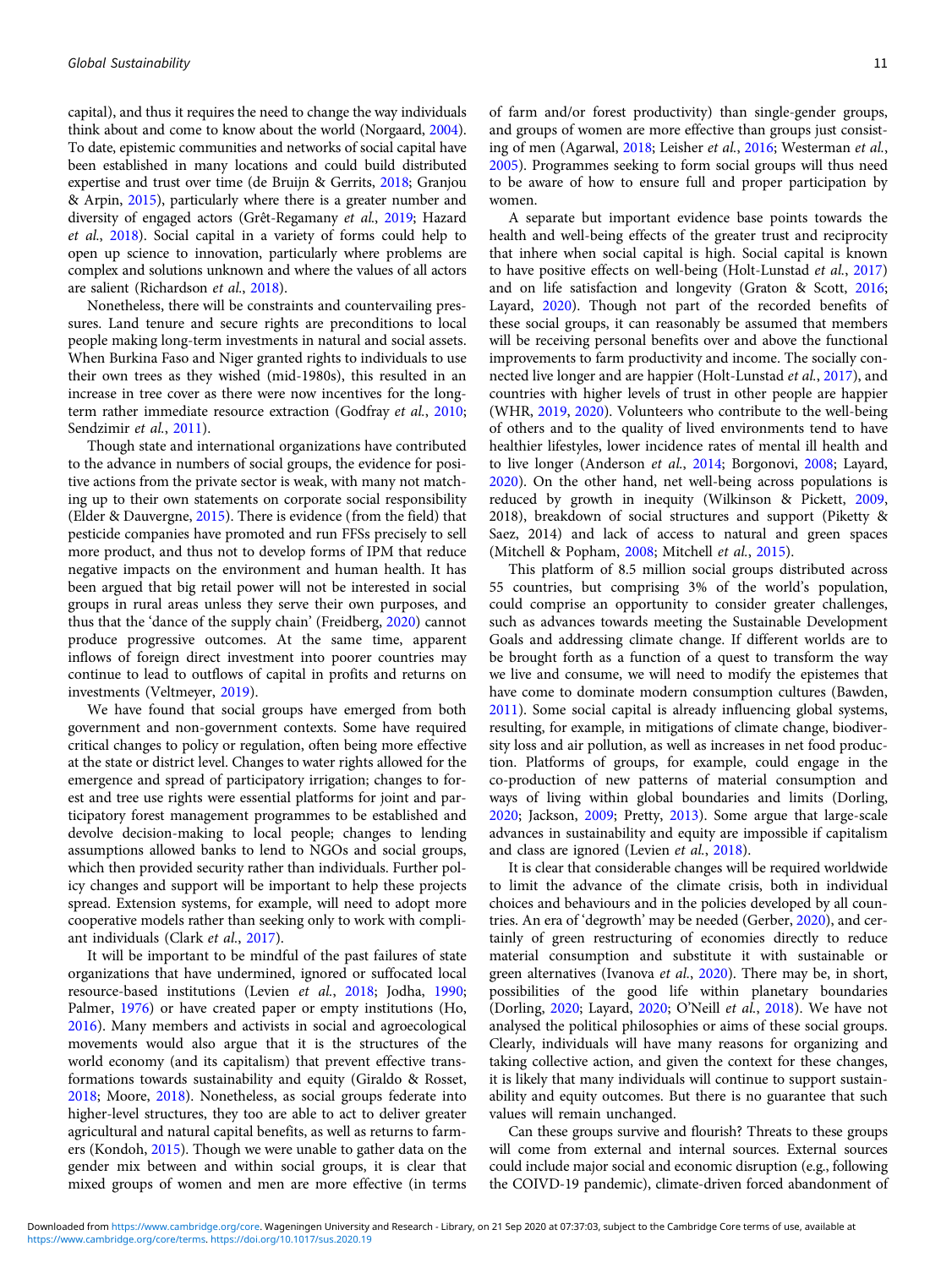<span id="page-11-0"></span>farms and territory, policy changes in support of land grabs and large commercial monoculture operations (e.g., for oil palm) and state support for only empty or non-credible groups. Internal disruptors could include stresses arising from benefit capture by individuals, gender imbalances in benefits and farm abandonment in favour of employment in urban areas. Nonetheless, many advantages have been found in the sharing economies of connected food systems where goods and services are pooled (Miralles et al., [2017](#page-14-0)), such as a more even distribution of power, increased collaborative consumption, higher trust and more efficient use of resources. Agricultural transformations will be critical in the coming years both for contributing to reducing climate forcing and for mitigating negative effects. Some have called for adventurous food futures (Carolan, [2016](#page-12-0)). It would appear that social groups and movements have already created opportunities for individual and collective transformations.

#### 8. Concluding comments

This assessment has shown growth in the numbers of groups engaged in platforms of innovative and sustainable management within geographical territories of engagement over the past two decades. These groups deliver individual and public benefits, improve well-being and natural capital and provide platforms for wider progress towards sustainability. These groups provide the basis for further progressive change towards sustainable policies and behaviours, with opportunities to help mitigate the advance of some global environmental challenges. We further note this social infrastructure has already changed worldviews and capacities to redesign towards sustainability and increased net productivity of agricultural and land systems.

Attention will need to be paid to ensuring that access to groups is equitable and that there is further research on the causative links between all forms of social capital and the emergence of more sustainable practices. In a number of contexts, social groups exist only on paper to meet policy objectives, and any increase of this phenomenon will undermine the wider goals of seeking further social capital formation. At the same time, some wider political and economic structures will make the formation of social groups harder to sustain. Nonetheless, the redesign of all agricultural and land management remains a critical global challenge, and though the growth in the number of groups has been substantial, in many cases supported by novel policies and regulations within countries, more support is needed to ensure best practice is spread to aid the transitions towards more sustainable and equitable forms of farmed and managed landscapes worldwide.

Acknowledgements. We wish to thank the following for their helpful input, advice and personal communication on groups and impacts in specific locations: Margarida Ambar, Michael Bell, Jessica Brooks, Allan Buckwell, Theodor Friedrich, Adrien Guichaoua, Sarah Hargreaves, Shoaib Sultan Khan, Alastair Leake, Roberto Peiretti, Steve Swaffar and Yunita Winarto. Two anonymous reviewers gave constructive advice and guidance on an earlier version of this paper.

Author contributions. JP contributed the underlying theory of change and research design. All 29 authors contributed to data collection and analysis; all authors contributed to writing, editing and reviewing the paper.

#### Financial support.

There is no financial support to report on this research and paper.

#### Conflict of interest.

The authors declare there are no competing interests in this paper, as defined as financial

and non-financial interests that could directly undermine, or be perceived to undermine, the objectivity, integrity and value of a publication, through a potential influence on the judgements and actions of authors with regard to objective data presentation, analysis and interpretation.

#### **Note**

<sup>i</sup> There is no completely acceptable terminology for the grouping of types of countries. Terms relate to past stages of development (developed, developing, less developed), state of economy or wealth (industrialized, affluent, G8, G20), geographical location (Global South or Global North) or membership (OECD, non-OECD). None are perfect: China has the second largest economy measured by gross domestic product (which does not accurately measure all aspects of economies, environments and societies), yet might be considered to be still developing or less developed; the USA has the largest economy by gross domestic product, yet has nearly 50 million hungry people. Here, we have simply used industrialized and less developed, and we acknowledge the shortcomings. We use the term pesticide to cover all forms of insect, weed and disease control compounds; similarly, integrated pest management is taken to cover insect, weed, disease, mammal and bird management. We use extensionist to describe agricultural extension workers or service providers, as it is in common use in the sector; here, we suggest that the role has greater effectiveness when centred on engagement and the co-production of knowledge, rather than simply on knowledge transfer.

#### References

- Agarwal, B. (2018). Can group farms outperform individual family farms? Empirical insights from India. World Development, 108, 57–73.
- Agarwal, B. & Dorin, B. (2019). Group farming in France: Why do some regions have more cooperative ventures than others? Environment and Planning A: Economy and Space, 51(3), 781–804.
- Amare, A., Simane, B., Nyangaga, J., Defisa, A., Hamza, D. & Gurmessa, B. (2019). Index-based livestock insurance to manage climate risks in Borena Zone of Southern Oromia, Ethiopia. Climate Risk Management, 25, 100191.
- Anderson, N. D., Damianakis, T., Kröger, E., Wagner, L. M., Dawson, D. R., Binns, M. A., … Cook, S. L. (2014). The benefits associated with volunteering among seniors: a critical review and recommendations for future research. Psychological Bulletin, 140(6), 1505.
- Antholt, C. H. (1994). Getting Ready for the Twenty-First Century. Technical Change and Institutional Modernisation in Agriculture. World Bank Technical Paper 217. World Bank.
- Bagadion, B. U. & Korten, F. F. (1991). Developing irrigators' organisations; a learning process approach. In: M. M. Cernea (ed.), Putting People First, 2nd edition (pp. 73–112). Oxford University Press.
- Balasubramanya, S., Price, J. & Horbulyk, T. (2018). Impact assessments without true baselines: assessing the relative effects of training on the performance of water user associations in Southern Tajikistan. Water Economics and Policy, 4, 1850007.
- Bandaragoda, D. J. (1998). Design and Practice of Water Allocation Rules: Lessons from Warabandi in Pakistan's Punjab (Vol. 17). IWMI.
- Bandyopadhyay, S., Shyamsundar, P. & Xie, M. (2009). Transferring irrigation management to farmer's associations: evidence from the Philippines. Water Policy 12(3), 444–460.
- Bawden, R. J. (2011). Epistemic aspects of social ecological conflict. In D. Wright, C. Camden-Pratt & S. Hill (eds), Social Ecology: Applying Ecological Understandings to Our Lives and Our Planet (pp. 52–63). Hawthorn Press.
- Behera, B. & Engel, S. (2006). Institutional analysis of evolution of joint forest management in India: a new institutional economics approach. Forest Policy and Economics, 8(4), 350–362.
- Benor, D., Harrison J. Q. & Baxter M. (1984). Agricultural Extension: The Training and Visit System. World Bank.
- Benton, T. (2015). Sustainable intensification. In B. Pritchard, R. Ortiz & M. Shekar (eds), Routledge Handbook of Food and Nutrition Security (pp. 113–127). Routledge.
- Berkes, F. (2020). Advanced Introduction to Community-Based Conservation. Edward Elgar.

[https://www.cambridge.org/core/terms.](https://www.cambridge.org/core/terms) <https://doi.org/10.1017/sus.2020.19> Downloaded from [https://www.cambridge.org/core.](https://www.cambridge.org/core) Wageningen University and Research - Library, on 21 Sep 2020 at 07:37:03, subject to the Cambridge Core terms of use, available at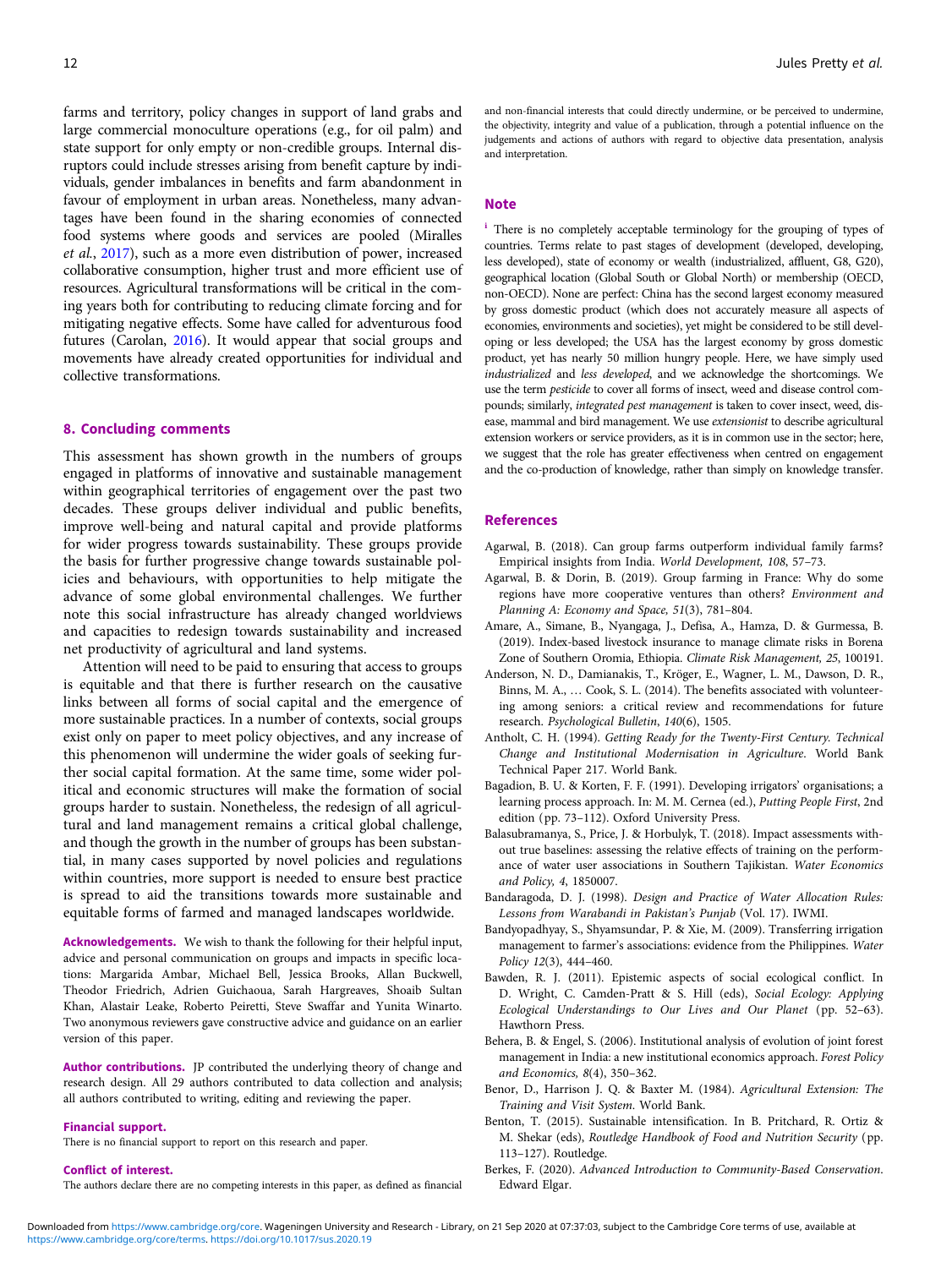<span id="page-12-0"></span>Bhandari, H. & Yasunobu, K. (2009). What is social capital? A comprehensive review of the concept. Asian Journal of Social Science, 37(3), 480–510.

- Bharucha, Z. P., Mitjans, S. B. & Pretty, J. (2020). Towards redesign at scale through zero budget natural farming in Andhra Pradesh, India. International Journal of Agricultural Sustainability, 18, 1–20.
- Bharucha, Z. P., Smith, D. & Pretty, J. (2014). All paths lead to rain: explaining why watershed development in India does not alleviate the experience of water scarcity. Journal of Development Studies 50(9), 1209–1225.
- Blomquist, W. & Schlager, E. (2005). Political pitfalls of integrated watershed management. Society & Natural Resources, 18(2), 101-117.
- Borgonovi, F. (2008). Doing well by doing good. The relationship between formal volunteering and self-reported health and happiness. Social Science & Medicine, 66(11), 2321–2334.
- Bourdieu, P. (1986). The forms of capital. In P. Bourdieu, & J. G. Richardson (eds). Handbook of Theory and Research for the Sociology of Education (pp. 241–258). Richardson.
- Braun, A. and Duveskog, D. (2009). The Farmer Field School Approach History, Global Assessment and Success Stories. IFAD.
- BRAC (2019). BRAC homepage. Retrieved from [www.brac.net](https://www.brac.net)
- Brummett, R. E. & Jamu, D. M. (2011). From researcher to farmer: partnerships in integrated aquaculture–agriculture systems in Malawi, Ghana and Cameroon. International Journal of Agricultural Sustainability, 9(1), 282–289.
- Buckwell, A., Nordang Uhre, A., Williams, A., Polakova, J., Blum, W. E. H., Schiefer, J., ... Haber W. (2014). The Sustainable Intensification of European Agriculture. RISE Foundation.
- Bunch, R. (2018). Restoring the Soil, 2nd edition. Canadian Foodgrains Bank. CaBA (2018). Catchment Based Approach: Monitoring and Evaluation.

Retrieved from <https://catchmentbasedapproach.org>

- Campbell, A., Alexandra, J. & Curtis, D. (2017). Reflections on four decades of land restoration in Australia. Rangeland Journal, 39, 405–416.
- Carolan, M. (2016). Adventurous food futures: knowing about alternatives is not enough, we need to feel them. Agriculture and Human Values, 33(1), 141–152.
- Caron, P., Reig, E., Roep, D., Hediger, W., Cotty, T., Barthelemy, D., … Sabourin, E. (2008). Multifunctionality: epistemic diversity and concept oriented research clusters. International Journal of Agricultural Resources, Governance and Ecology, 7(4), 319–338.
- Cederlöf, G. (2016). Low-carbon food supply: the ecological geography of Cuban urban agriculture and agroecological theory. Agriculture and Human Values, 33(4), 771–784.
- Cernea, M. M. (1987). Farmer organisations and institution building for sustainable development. Regional Development Dialogue, 8, 1–24.
- Cernea, M. M. (1991). Putting People First, 2nd edition. Oxford University Press.
- Chambers, R. (1989). Farmer First. IT Publications.
- Chhay, N., Seng, S., Tanaka, T., Yamauchi, A., Cedicol, E. C., Kawakita, K. & Chiba, S. (2017). Rice productivity improvement in Cambodia through the application of technical recommendation in a farmer field school. International Journal of Agricultural Sustainability, 15, 54–69.
- Clark, J. K., Bean, M., Raja, S., Loveridge, S., Freedgood, J. & Hodgson, K. (2017). Cooperative extension and food system change: goals, strategies and resources. Agriculture and Human Values, 34(2), 301–316.
- Coleman, E. A. & Mwangi, E. (2013). Women's participation in forest management: a cross-country analysis. Global Environmental Change, 23(1), 193–205.
- Coleman, J. (1990). Foundations of Social Theory. Harvard University Press. Conway, G. R. (1997). The Doubly Green Revolution. Penguin.
- Conway, G. R. & Barbier, E. (1990). After the Green Revolution. Earthscan.
- Cooperatives UK. (2018). The Cooperative Economy 2018. Retrieved from [reports.uk.coop/economy2018](http://reports.uk.coop/economy2018)
- Crisp, B. F. & Kelly, M. J. (1999). The socioeconomic impacts of structural adjustment. International Studies Quarterly, 43(3), 533–552.
- Cummings, V., Jordan, P. & Zvelebil, M. (eds) (2014). The Oxford Handbook of the Archaeology and Anthropology of Hunter–Gatherers. Oxford University Press.
- Dannenberg, A., Löschel, A., Paolacci, G., Reif, C. & Tavoni, A. (2015). On the provision of public goods with probabilistic and ambiguous thresholds. Environmental and Resource Economics, 61(3), 365–383.
- de Bruijn, E. & Gerrits, L. (2018). Epistemic communities in urban selforganization: a systematic review and assessment. Journal of Planning Literature, 33(3), 310–328.
- De los Reyes, R. & Jopillo, S. G. (1986). An Evaluation of the Philippines Participatory Communal Irrigation Program. Institute of Philippine Culture.
- Defra (2019). A Green Future: Our 25 Year Plan to Improve the Environment. Defra.
- Denevan, W. M. (2001). Cultivated Landscapes of Native Amazonia and the Andes. Oxford University Press.
- Desmarais, A. A. & Wittman, H. (2014). Farmers, foodies and First Nations: getting to food sovereignty in Canada. Journal of Peasant Studies, 41, 1153–1173.
- Dias, M. de O. & Teles, A. (2018). Agriculture cooperatives in Brazil and the importance for economic development. International Journal of Business Research and Management, 9(2), 72–81.
- Dorling, D. (2020). Slowdown. Yale University Press.
- Ecological Farmers Association of Ontario (2019). EFAO homepage. Retrieved from <https://efao.ca>
- Edelman, M., Weis, T., Baviskar, A., Borras Jr, S. M., Holt-Giménez, E, Kandiyoti, D. & Wolford, W. (2014). Introduction: critical perspectives on food sovereignty. Journal of Peasant Studies, 41(6), 911–931.
- EIP Agri-Operational Groups (2019). European Commission, Brussels. Retrieved from <https://ec.europa.eu/eip/agriculture/en/my-eip-agri/operational-groups>
- Elder, S. D. & Dauvergne, P. (2015). Farming for Walmart: the politics of corporate control and responsibility in the Global South. Journal of Peasant Studies, 42(5), 1029–1046.
- Escalada, M. M. & Heong, K. L. (2004). A participatory exercise for modifying rice farmers' beliefs and practices in stem borer loss assessment. Crop Protection, 23, 11–17.
- EU (2019). EIP-AGRI Service Point 'Agricultural Productivity and Sustainability'. European Union EIP-AGRI Network. Retrieved from [www.](https://www.eip-agri.eu) [eip-agri.eu](https://www.eip-agri.eu)
- EU Directive (2019). Integrated Pest Management (IPM). Retrieved from [https://ec.europa.eu/food/plant/pesticides/sustainable\\_use\\_pesticides/ipm\\_en](https://ec.europa.eu/food/plant/pesticides/sustainable_use_pesticides/ipm_en)
- FAO (2011). Save and Grow: A Policymaker's Guide to the Sustainable Intensification of Smallholder Crop Production. FAO.
- FAO (2016a). Farmer Field School Guidance Document. FAO.
- FAO (2016b). Forty Years of Community-Based Forestry. FAO.
- FAO (2016c). Save and Grow: Maize, Rice and Wheat A Guide to Sustainable Crop Production. FAO.
- FAO (2018). Beyond farmer field schools, Cambodia. Retrieved from [http://](http://www.fao.org/cambodia/programmes-and-projects/success-stories/beyond-ffs/en) [www.fao.org/cambodia/programmes-and-projects/success-stories/beyond](http://www.fao.org/cambodia/programmes-and-projects/success-stories/beyond-ffs/en)[ffs/en](http://www.fao.org/cambodia/programmes-and-projects/success-stories/beyond-ffs/en)
- FAO (2019). Farmers Taking the Lead. Thirty Years of Famer Field Schools. FAO.
- Fear, F. A., Rosean, C. L., Bawden, R. J. & Foster-Fishman, P. G. (2006). Coming to Critical Engagement. University Press of America.
- Flora, C. B. & Delaney, M. (2012). Mobilizing civil society for environmental protection in a context dominated by industrial agriculture. In S. Sjöblom, K. Andersson, T. Marsden & S. Skerratt (eds), Sustainability and Short-Term Policies: Improving Governance in Spatial Policy Interventions (pp. 201–216). Ashgate.
- FLWC (2015). Getting started with farmer-led watershed councils. Retrieved from [https://blogs.ces.uwex.edu/wflcp/files/2015/12/FLWC-GettingStarted.](https://blogs.ces.uwex.edu/wflcp/files/2015/12/FLWC-GettingStarted.pdf) [pdf](https://blogs.ces.uwex.edu/wflcp/files/2015/12/FLWC-GettingStarted.pdf)
- Folke, C., Carpenter, S. R., Walker, B., Scheffer, M., Chapin, T. & Rockström, J. (2010). Resilience thinking: integrating resilience, adaptability and transformability. Ecology and Society, 15(4), 20.
- Foresight (2011). The Future of Global Food and Farming. Government Office for Science London.
- Forssell, S. & Lankoski, L. (2015). The sustainability promise of alternative food networks: an examination through 'alternative' characteristics. Agriculture and Human Values, 32(1), 63–75.
- Forster, T., Kentikelenis, A. E., Reinsberg, B., Stubbs, T. H. & King, L. P. (2019). How structural adjustment programs affect inequality: A disaggregated analysis of IMF conditionality, 1980–2014. Social Science Research, 80, 83–113.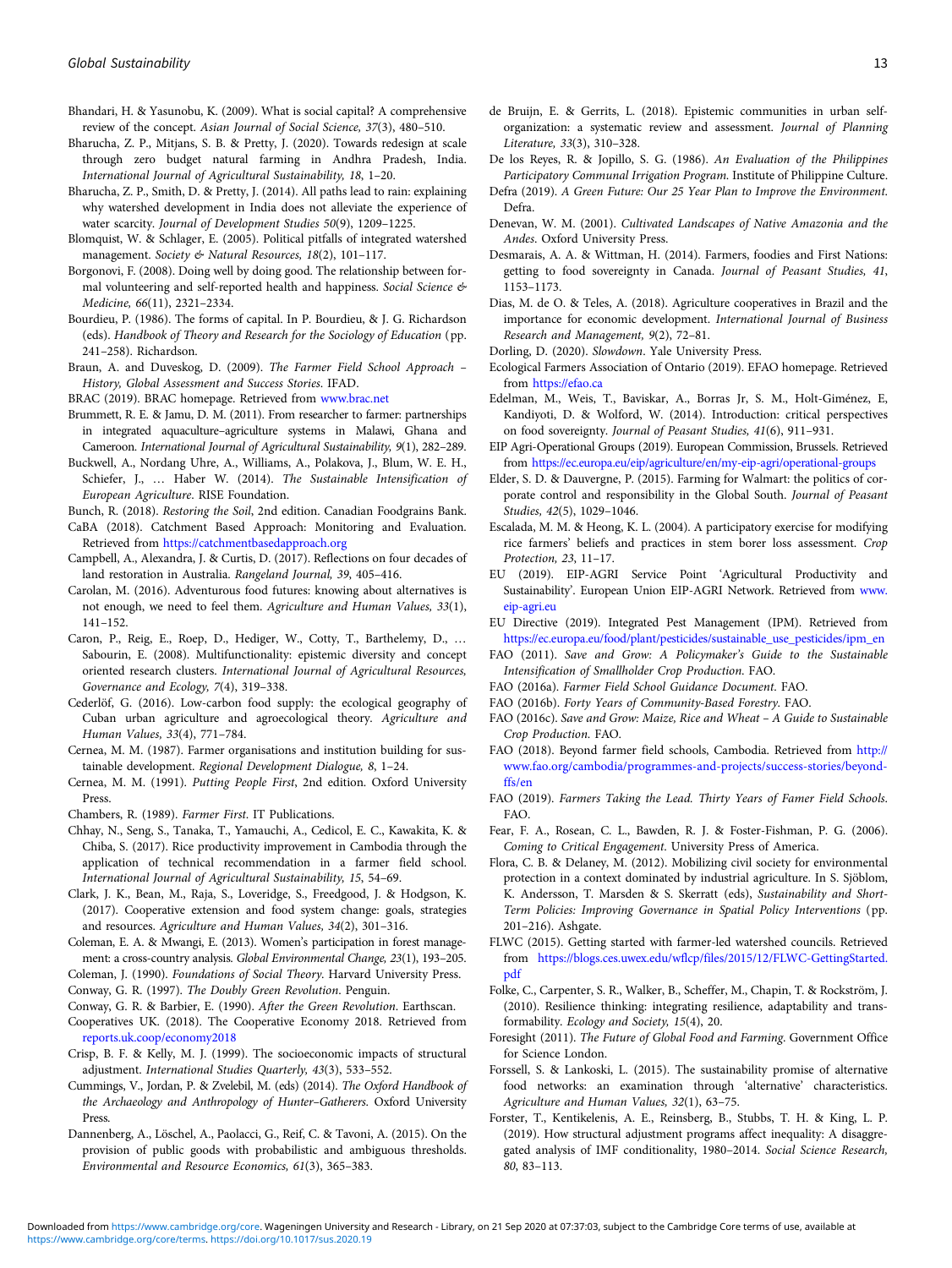- <span id="page-13-0"></span>Fox, J. (2018). Community forestry, labor migration and agrarian change in a Nepali village: 1980 to 2010. Journal of Peasant Studies, 45(3), 610–629.
- Freidberg, S. (2020). Assembled but unrehearsed: corporate food power and the 'dance' of supply chain sustainability. Journal of Peasant Studies, 47 (2), 383–400.
- Freire, P. (1970). Pedagogy of the Oppressed. Penguin.
- Garbach, K., Milder, J. C., DeClerck, F. A., Montenegro de Wit, M., Driscoll, L. & Gemmill-Herren, B. (2017). Examining multi-functionality for crop yield and ecosystem services in five systems of agroecological intensification. International Journal of Agricultural Sustainability, 15(1), 11–28.
- Garrity, D. P., Akinnifesi, F. K., Ajayi, O. C., Weldesemayat, S. G., Mowo, J. G., Kalinganire, A., Larwanou, M. & Bayala, J. (2010). Evergreen agriculture: a robust approach to sustainable food security in Africa. Food Security, 2, 197–214.
- Gerber, J. F. (2020). Degrowth and critical agrarian studies. Journal of Peasant Studies, 47(2), 235–264.
- Giraldo, O. F. & Rosset, P. M. (2018). Agroecology as a territory in dispute: between institutionality and social movements. Journal of Peasant Studies, 45(3), 545–564.
- Gliessman, S. R. & Rosemeyer, M. (eds) (2009). The Conversion to Sustainable Agriculture: Principles, Processes, and Practices. CRC Press.
- Godfray, H. J. C., Beddington, J. R., Crute, I. R., Haddad, L., Lawrence, D., Muir, J. F., … Toulmin, C. (2010). Food security: the challenge of feeding 9 billion people. Science, 327, 812–818.
- Goldschmidt, W. (1946). As You Sow: Three Studies into the Social Consequences of Agribusiness. Allanheld, Osmunn and Co.
- Goldschmidt, W. (1978). Large-scale farming and the rural social structure. Rural Sociology, 43(3), 362.
- Grameen Bank (2019). Grameen Bank homepage. Retrieved from [www.gram](http://www.grameen.com)[een.com](http://www.grameen.com)
- Granjou, C. & Arpin, I. (2015). Epistemic commitments: making relevant science in biodiversity studies. Science, Technology, & Human Values, 40(6), 1022–1046.
- Graton, L. & Scott, A. (2016). The 100-Year Life. Bloomsbury.
- Grêt-Regamany, A., Huber, S. H. & Huber, R. (2019). Actors' diversity and the resilience of social-ecological systems to global change. Nature Sustainability, 2(4), 290–297.
- Groenfeldt, D. (2000). Introduction: a global consensus on participatory irrigation management. In Case Studies in Participatory Irrigation Management (pp. 1–2). World Bank Institute.
- Gu, L., Zhang, Y. X., Wang, J. Z., Chen, G. & Battye H. (2016). Where is the future of China's biogas? Review, forecast, and policy implications. Petroleum Science, 13(1), 604–624.
- Gunderson, L. H. & Holling, C. S. (eds) (2002) Panarchy: Understanding Transformations in Human and Natural Systems. Island Press.
- GWCT (2019). Farmer clusters. Retrieved from [https://www.farmerclusters.](https://www.farmerclusters.com) [com](https://www.farmerclusters.com)
- Haraway, D. (2015). Anthropocene, Capitalocene, Plantationocene, Chthulucene: making kin. Environmental Humanities, 6(1), 159–165. Hawken, P. (2007). Blessed Unrest. Penguin.
- Hazard, L., Steyaert, P., Martin, G., Couix, N., Navas, M. L., Duru, M., Lauvie, A.
- & Labatut, J. (2018). Mutual learning between researchers and farmers during implementation of scientific principles for sustainable development: the case of biodiversity-based agriculture. Sustainability Science, 13(2), 517–530.
- Hill, S. (1985). Redesigning the food system for sustainability. Alternatives 12, 32–36.
- Hoi, P. V., Mol, A. P., Oosterveer, P., van den Brink, P. J. & Huong, P. T. (2016). Pesticide use in Vietnamese vegetable production: a 10-year study. International Journal of Agricultural Sustainability, 14(3), 325–338.
- Holt-Lunstad, J., Robles, T. F. & Sbarra, D. A. (2017). Advancing social connection as a public health priority in the United States. American Psychologist, 72(6), 517.
- Ho, P. (2016). Empty institutions, non-credibility and pastoralism: China's grazing ban, mining and ethnicity. Journal of Peasant Studies, 43(6), 1145–1176.
- Hoey, L. & Sponseller, A. (2018). 'It's hard to be strategic when your hair is on fire': alternative food movement leaders' motivation and capacity to act. Agriculture and Human Values, 35(3), 595–609.
- Huxley, E. (1960). A New Earth. An Experiment in Colonialism. Chatto and Windus.
- IPBES (2019). Summary for policymakers of the global assessment report on biodiversity and ecosystem services of the Intergovernmental Science-Policy Platform on Biodiversity and Ecosystem Services. S. Díaz, J. Settele, E. S. Brondízio, H. T. Ngo, M. Guèze, J. Agard, … C. N. Zayas (eds.). IPBES Secretariat, 56 pp.
- iPES-Food (2016). From Uniformity to Diversity. International Panel of Experts on Sustainable Food Systems.
- Ivanova, D., Barrett, J., Wiedenhofer, D., Macura, B., Callaghan, M. W. & Creutzig, F. (2020). Quantifying the potential for climate change mitigation of consumption options. Environmental Research Letters. DOI: 10.1088/ 1748-9326/ab8589.
- Jackson, T. (2009). Prosperity without growth. Earthscan.
- Jatoe, J. P. D., Lankoandè, D. G. & Sumberg, J. (2015). Does sustainable agricultural growth require a system of innovation? Evidence from Ghana and Burkina Faso. International Journal of Agricultural Sustainability, 13, 104–119.
- Jodha, N. S. (1990). Rural Common Property Resources: A Growing Crisis. IIED Gatekeeper Series 24. IIED.
- Kamoto, J., Clarkson, G., Dorward, P. & Shepherd, D. (2013). Doing more harm than good? Community based natural resource management and the neglect of local institutions in policy development. Land Use Policy, 35, 293–301.
- Kelly, R. L. (1995). The Foraging Spectrum: Diversity in Hunter–Gatherer Lifeways. Smithsonian.
- Khan, Z. R., Midega, C. A. O., Hooper, A. & Pickett, J. A. (2016). Push–pull: chemical ecology-based integrated pest management technology. Journal of Chemical Ecology, 42(7), 689–697.
- King, F. H. (1911). Farmers of Forty Centuries. Rodale Press.
- Kiptot, E. & Franzel, S. (2019). Stakeholder planning of the institutionalization of the volunteer farmer–trainer approach in dairy producer organizations in Kenya: key steps and supporting mechanisms. International Journal of Agricultural Sustainability, 17(1), 18–33.
- Kondoh, K. (2015). The alternative food movement in Japan: challenges, limits, and resilience of the teikei system. Agriculture and Human Values, 32, 143–153.
- Kozar, R., Galang, E., Alip, A., Sedhain, J., Subramanian, S. & Saito, O. (2019). Multi-level networks for sustainability solutions: The case of the International Partnership for the Satoyama Initiative. Current Opinion in Environmental Sustainability, 39, 123–134.
- Kumar, V. T. (2017). Zero-Budget Nature Farming. Department of Agriculture, Government of Andhra Pradesh.
- La Vía Campesina (2020). La Vía Campesina homepage. Retrieved from <https://viacampesina.org/en>
- Lal, R. (2014). Abating climate change and feeding the world through soil carbon sequestration. In D. Dent (ed.), Soil as World Heritage (pp. 443– 457). Springer.
- Layard, R. (2020). Can We Be Happier? Pelican.
- Leisher, C., Temsah, G., Booker, F., Day, M., Samberg, L., Prosnitz, D., … Sunderland, T. (2016). Does the gender composition of forest and fishery management groups affect resource governance and conservation outcomes? A systematic map. Environmental Evidence, 5(1), 6.
- Levien, M., Watts, M. & Yan, H. (2018). Agrarian Marxism. Journal of Peasant Studies, 45, 853–883.
- Levkoe, C. Z. (2014). The food movement in Canada: a social movement network perspective. Journal of Peasant Studies, 41, 385–403.
- Li, W. (2001). Agro-Ecological Farming Systems in China. Man and the Biosphere Series Volume 26. UNESCO.
- Lobao, L. M. (1990). Locality and Inequality: Farm and Industry Structure and Socioeconomic Conditions. SUNY Press.
- Lowder, S. K., Skoet, J. & Raney, T. l. (2016). The number, size, and distribution of farms, smallholder farms, and family farms worldwide. World Development, 87, 16–29.
- MacMillan, T. & Benton, T. (2014). Engage farmers in research. Nature, 509, 25–27.
- Malabayabas, A. J. B., Kajisa, K., Mazid, M. A., Palis, F. G. & Johnson, D. E. (2014). Impacts of direct-seeded and early-maturing varieties of rice on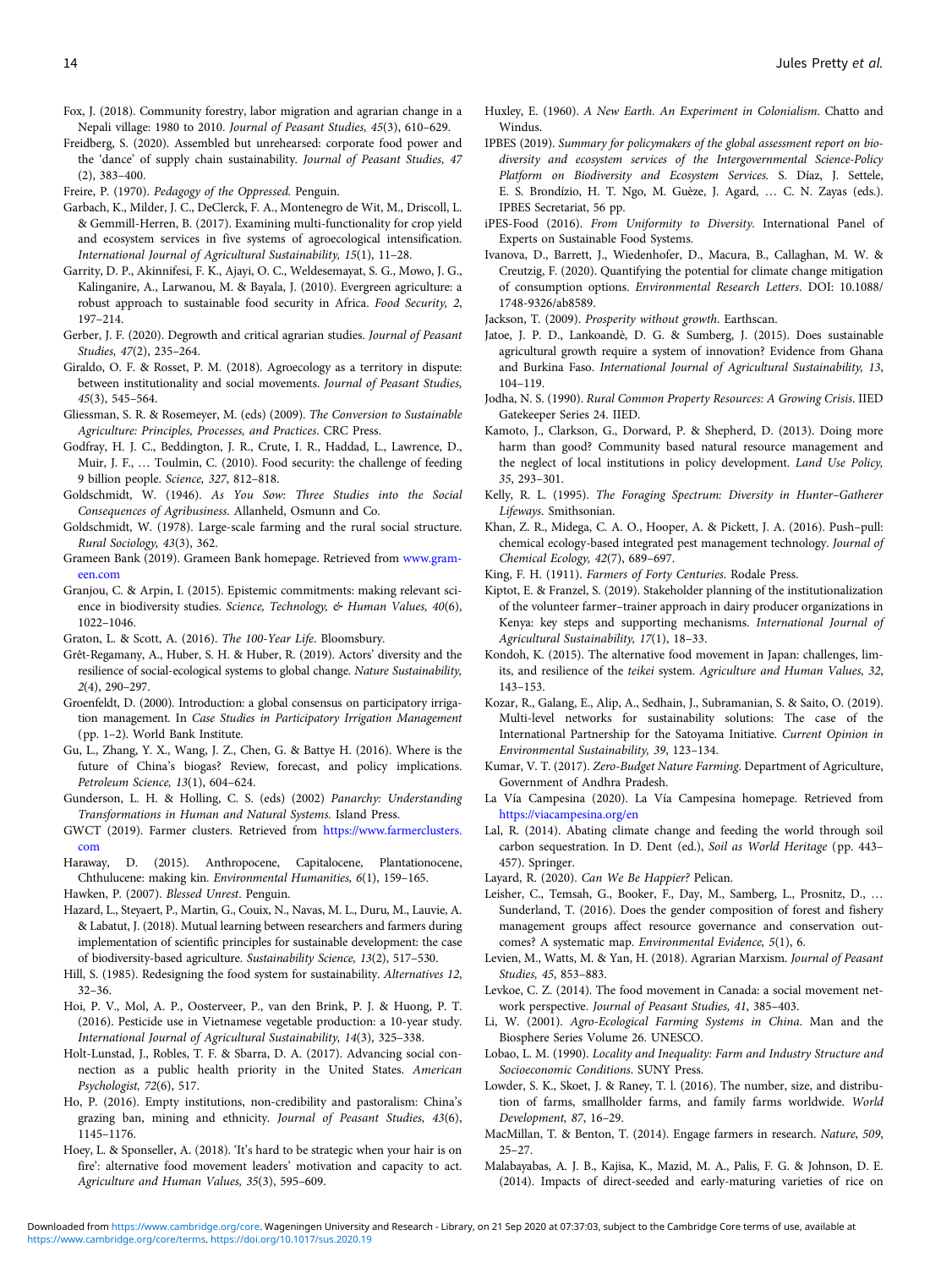<span id="page-14-0"></span>mitigating seasonal hunger for farming communities in northwest Bangladesh. International Journal of Agricultural Sustainability, 12, 459–470.

- MARA (2019). Farmer cooperatives have become the backbone for rural vitalization. Ministry of Agriculture and Rural Affairs, China. Retrieved from [http://www.moa.gov.cn/ztzl/70zncj/201909/t20190916\\_6327995.htm](http://www.moa.gov.cn/ztzl/70zncj/201909/t20190916_6327995.htm)
- Maréchal, A., Baldock, D., Hart, K., Erjavec, E., Rac, I., Vanni, F. & Mantino, F. (2018). Policy Lessons and Recommendations from the PEGASUS Project. Deliverable 5.4, PEGASUS project. IEEP.
- Martínez-Torres, M. E. & Rosset, P. M. (2014). Diálogo de saberes in La Vía Campesina: food sovereignty and agroecology. Journal of Peasant Studies, 41(6), 979–997.
- McMichael, P. (2013). Food Regimes and Agrarian Questions. Fernwood.
- Meinzen-Dick, R. (2007). Beyond panaceas in water institutions. Proceedings of the National Academy of Sciences of the United States of America, 104(39), 15200–15205.
- Miralles, I., Dentoni, D. & Pascucci, S. (2017). Understanding the organization of sharing economy in agri-food systems: evidence from alternative food networks in Valencia. Agriculture and Human Values, 34(4), 833–854.
- Mitchell, R. J. & Popham, F. (2008). Effect of exposure to natural environment on health inequalities: an observational population study. Lancet, 372 (9650), 1655–1660.
- Mitchell, R. J., Richardson, E. A., Shortt, N. K. & Pearce, J. R. (2015). Neighborhood environments and socioeconomic inequalities in mental well-being. American Journal of Preventive Medicine, 49(1), 80–84.
- Moore, J. W. (2018). The Capitalocene part II: accumulation by appropriation and the centrality of unpaid work/energy. Journal of Peasant Studies, 45(2), 237–279.
- Mosse, D. (1992). Community management and rehabilitation of tank irrigation systems in Tamil Nadu: a research agenda. Presented at GAPP Conference in Participatory Development, 9–10 July, London.
- Norgaard, R. B. (2004). Learning and knowing collectively. Ecological Economics, 49(2), 231–241.
- No-Till on the Plains (2019). No-Till on the Plains homepage. Retrieved from <http://www.notill.org>
- NRC (1989). Alternative Agriculture. National Academies Press.
- NRC (2010). Towards Sustainable Agricultural Systems in the 21st Century. Committee on Twenty-First Century Systems Agriculture. National Academies Press.
- O'Neill, D. W., Fanning, A. L., Lamb, W. F. & Steinberger, J. K. (2018). A good life for all within planetary boundaries. Nature Sustainability, 1(2), 88–95.
- Ostrom, E. (1990). Governing the Commons: The Evolution of Institutions for Collective Action. Cambridge University Press.
- Pagdee, A., Kim, Y. S. & Daugherty, P. J. (2006). What makes community forest management successful: a meta-study from community forests throughout the world. Society and Natural Resources, 19(1), 33–52.
- Palis, F. G., Flor, R. J., Warburton, H. & Hossain, M. (2006). Our farmers at risk: behaviour and belief system in pesticide safety. Journal of Public Health, 28(1), 43–48.
- Palmer, I. (1976). The New Rice in Asia: Conclusions from Four Country Studies. UNRISD.
- Paudel, D. (2016). Re-inventing the commons: community forestry as accumulation without dispossession in Nepal. Journal of Peasant Studies, 43(5), 989–1009.
- Pfeffer, M. J. & Wagenet, L. P. (2011). Communities of interest and the negotiation of watershed management. In Pathways for Getting to Better Water Quality: The Citizen Effect (pp. 109–119). Springer.
- Piketty, T. & Saez, E. (2014). Inequality in the long run. Science, 344(6186), 838–843.
- Plieninger, T., Kohsaka, R., Bieling, C., Hashimoto, S., Kamiyama, C., Kizos, T., … Saito, O. (2018). Fostering biocultural diversity in landscapes through place-based food networks: a 'solution scan' of European and Japanese models. Sustainability Science, 13, 219–233.
- Practical Farmers of Iowa (2019). Practical Farmers of Iowa homepage. Retrieved from <https://practicalfarmers.org>
- Pretty, J. (1995). Participatory learning for sustainable agriculture. World Development, 23(8), 1247–1263.
- Pretty, J. (2003). Social capital and the collective management of resources. Science, 302, 1912–1915.
- Pretty, J. (2013). The consumption of a finite planet: well-being, convergence, divergence and the nascent green economy. Environmental and Resource Economics, 55(4), 475–499.
- Pretty, J. & Bharucha, Z. P. (2015). Integrated pest management for sustainable intensification of agriculture in Asia and Africa. Insects, 6(1), 152–182.
- Pretty, J. & Ward, H. (2001). Social capital and the environment. World Development, 29(2), 209–227.
- Pretty, J., Benton, T. G., Bharucha, Z. P., Dicks, L., Butler Flora, C., Hartley, S., … Wratten, S. (2018). Global assessment of agricultural system redesign for sustainable intensification. Nature Sustainability, 1, 441–446.
- Pretty, J., Toulmin, C. & Williams, S. (2011). Sustainable intensification in African agriculture. International Journal of Agricultural Sustainability, 9, 5–24.
- Proshika (2019). Proshika homepage. Retrieved from [www.proshika.org](https://www.proshika.org)
- Putnam, R. (1995). Bowling alone: America's declining social capital. Journal of Democracy, 6(1), 65–78.
- Putzel, J. (1997). Policy arena: accounting for the 'dark side' of social capital: reading Robert Putnam on democracy. Journal of International Development: The Journal of the Development Studies Association, 9(7), 939–949.
- Rahman, A. (2019). Women and Microcredit in Rural Bangladesh: An Anthropological Study of Grameen Bank Lending. Routledge.
- Rap, E. (2006). The success of a policy model: Irrigation management transfer in Mexico. Journal of Development Studies, 42(8), 1301–1324.
- Ravindranath, N. H. & Sudha, P. (2004). Joint Forest Management in India: Spread, Performance and Impact. Universities Press.
- Reddy, V. R. & Reddy, P. P. (2005). How participatory is participatory irrigation management? Water users' associations in Andhra Pradesh. Economic and Political Weekly, 40, 5587–5595.
- Reganold, J. P. & Wachter J. M. (2016). Organic agriculture in the 21st century. Nature Plants, 2(2), 15221.
- Reij, C. P. & Smaling, E. M. A. (2008). Analyzing successes in agriculture and land management in Sub-Saharan Africa: is macro-level gloom obscuring positive micro-level change? Land Use Policy, 25, 410–420.
- Richardson, L., Durose, C. & Perry, B. (2018). Coproducing urban governance. Politics and Governance, 6(1), 145–149.
- Ricks, J. I. (2015). Pockets of participation: bureaucratic incentives and participatory irrigation management in Thailand. Water Alternatives, 8(2), 193-214.
- Ricks, J. I. (2016). Building participatory organizations for common pool resource management: water user group promotion in Indonesia. World Development, 77, 34–47.
- Ricks, J. I. & Arif, S. S. (2012). Local success in encouraging participatory irrigation management: policy lessons from Indonesia. Journal of International Development, 24(7), 946–949.
- Rockström, J., Steffen, W., Noone, K., Persson, Å., Chapin, F. S., Lambin, E. F., … Foley, J.A. (2009). A safe operating space for humanity. Nature, 461 (7263), 472–475.
- Rockström, J., Williams, J., Daily, G., Noble, A., Matthews, N., Gordon, L., … Smith, J. (2017). Sustainable intensification of agriculture for human prosperity and global sustainability. Ambio, 46, 4–17.
- Rosset, P. M., Machín Sosa, B., Roque Jaime, A. M. & Ávila Lozano, D. R. (2011). The Campesino-to-Campesino agroecology movement of ANAP in Cuba: social process methodology in the construction of sustainable peasant agriculture and food sovereignty. Journal of Peasant Studies, 38, 161–191.
- Saulters, M. M., Hendrickson, M. K. & Chaddad, F. (2018). Fairness in alternative food networks: an exploration with midwestern social entrepreneurs. Agriculture and Human Values, 35(3), 611–621.
- Sendzimir, J. C. P., Reij, C. & Magnuszewski, P. (2011). Rebuilding resilience in the Sahel: regreening in the Maradi and Zinder regions of Niger. Ecology and Society, 16(3), 1.
- Settle, W. & Hama Garba, M. (2011). Sustainable crop production intensification in the Senegal and Niger River Basins of francophone West Africa. International Journal of Agricultural Sustainability, 9(1), 171–185.
- Shah, T. (1990). Sustainable Development of Groundwater Resources, India. ODI Irrigation Management Network Paper 90/3d. ODI.
- Si, Z., Schumilas, T. & Scott, S. (2015). Characterizing alternative food networks in China. Agriculture and Human Values, 32(2), 299–313.